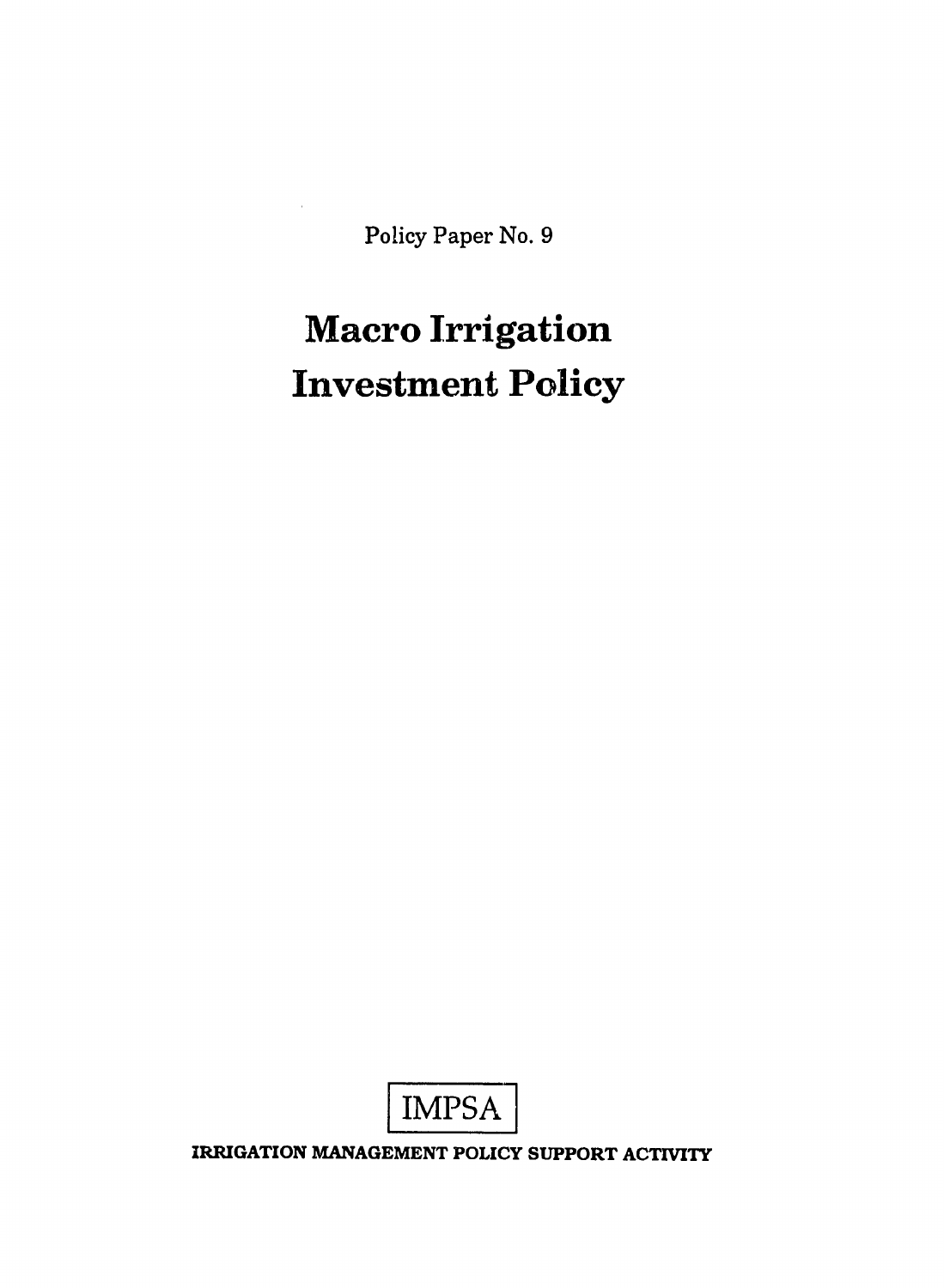$P_{N-A}B_{N}-438$ 

Policy Paper No. **9** 

# **Macro Irrigation Investment Policy**



**IRRIGATION MANAGEMENT POLICY SUPPORT ACTIVITY**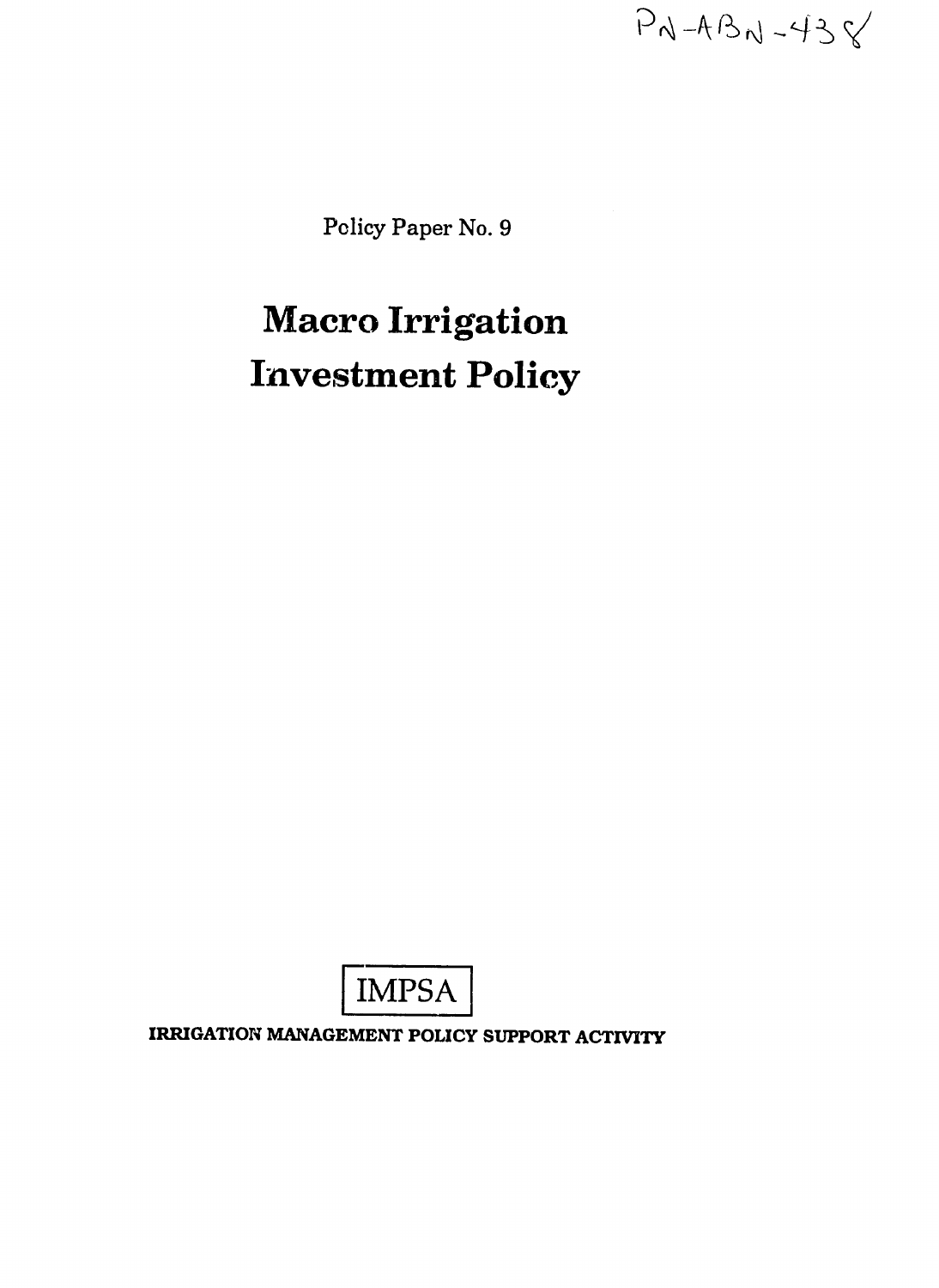Irrigation Management Policy Support Activity (IMPSA). 1992. Macro Irrigation Investment Policy. Colombo, Sri Lanka: Irrigation Management Policy Support Activity. vi **+ 27pp. (IMPSA** Policy Paper No. 9.)

lirrigated farmingi agricu *lturel economic aspects/ investment/ resource*  managementi research/ *development/SriLankal* 

Please *directinquiriesand* comments *to:* 

Irrigation Management Policy Support Activity Secretariat 107, Havelock Road Colombo Sri Lanka

#### © IMPSA 1992

Responsibility for the contents of this paper rests with the Irrigation Management Policy Support Activity Secretariat. **AI** rights reserved.

Published by the Irrigation Management Policy Support Activity Secretariat, **107,**  Havelock Road, 2olombo, Sri Lanka.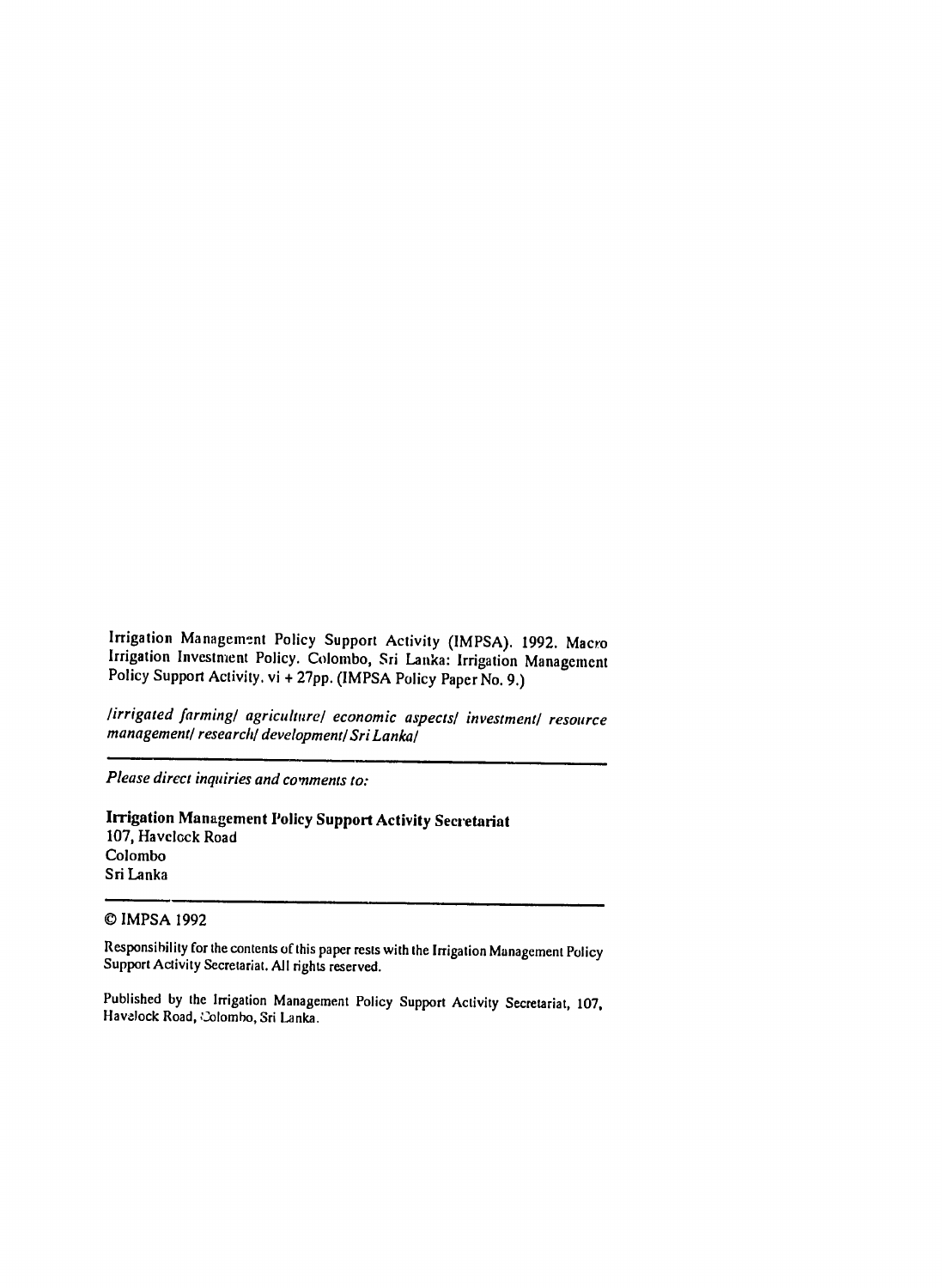# **Contents**

|                |                                                                            |                                                                                                                        | Page              |
|----------------|----------------------------------------------------------------------------|------------------------------------------------------------------------------------------------------------------------|-------------------|
| <b>Preface</b> |                                                                            |                                                                                                                        | vii               |
|                | Chapter 1. INTRODUCTION                                                    |                                                                                                                        |                   |
|                | 1.2.                                                                       | 1.1. Purpose of the Paper<br>Methodology                                                                               | 1<br>$\mathbf{1}$ |
|                | Chapter 2. FUTURE MACRO-ECONOMIC AND INVESTMENT<br><b>POLICY FRAMEWORK</b> |                                                                                                                        |                   |
|                |                                                                            | 2.1. Past Investment Pattern and Present Trends<br>2.2. Future Trends                                                  | 3<br>3            |
|                |                                                                            | 2.2.1. Macro-Economic Policy Framework<br>2.2.2. Public Investment Policies<br>2.2.3. Priorities in Public Expenditure | 4<br>4<br>5       |
| Chapter 3.     | A FRAMEWORK FOR FUTURE IRRIGATION<br><b>INVESTMENT POLICIES</b>            |                                                                                                                        |                   |
|                |                                                                            | 3.1. Investment Principles                                                                                             | 7                 |
|                | 3.2.                                                                       | Overview of the Investment Strategy<br>for Irrigated Agriculture                                                       | 8                 |
|                |                                                                            | 3.2.1. Investment Priorities<br>3.2.2. Level of Public Investment for                                                  | 8                 |
|                |                                                                            | Irrigated Agriculture                                                                                                  | 10                |
| Chapter 4.     | OPTIONS FOR PUBLIC SECTOR INVESTMENT<br>IN IRRIGATED AGRICULTURE           |                                                                                                                        |                   |
|                | 4.1.                                                                       | Introduction                                                                                                           | 13                |
|                | 4.2.                                                                       | Operation and Maintenance                                                                                              | 13                |
|                | 4.3.                                                                       | <b>Institutional Development</b>                                                                                       | 14                |
|                | 4.4.                                                                       | Research and Development (R&D)                                                                                         | 15                |
|                | 4.5.                                                                       | <b>Completion of Current Projects</b>                                                                                  | 16                |
|                | 4.6.                                                                       | Rehabilitation and Modernization (R&M)                                                                                 | 16                |
|                | 4.7.<br>4.8.                                                               | New Projects<br>Diversification and Modernization of Irrigated                                                         | 16                |
|                |                                                                            | Agriculture                                                                                                            | 17                |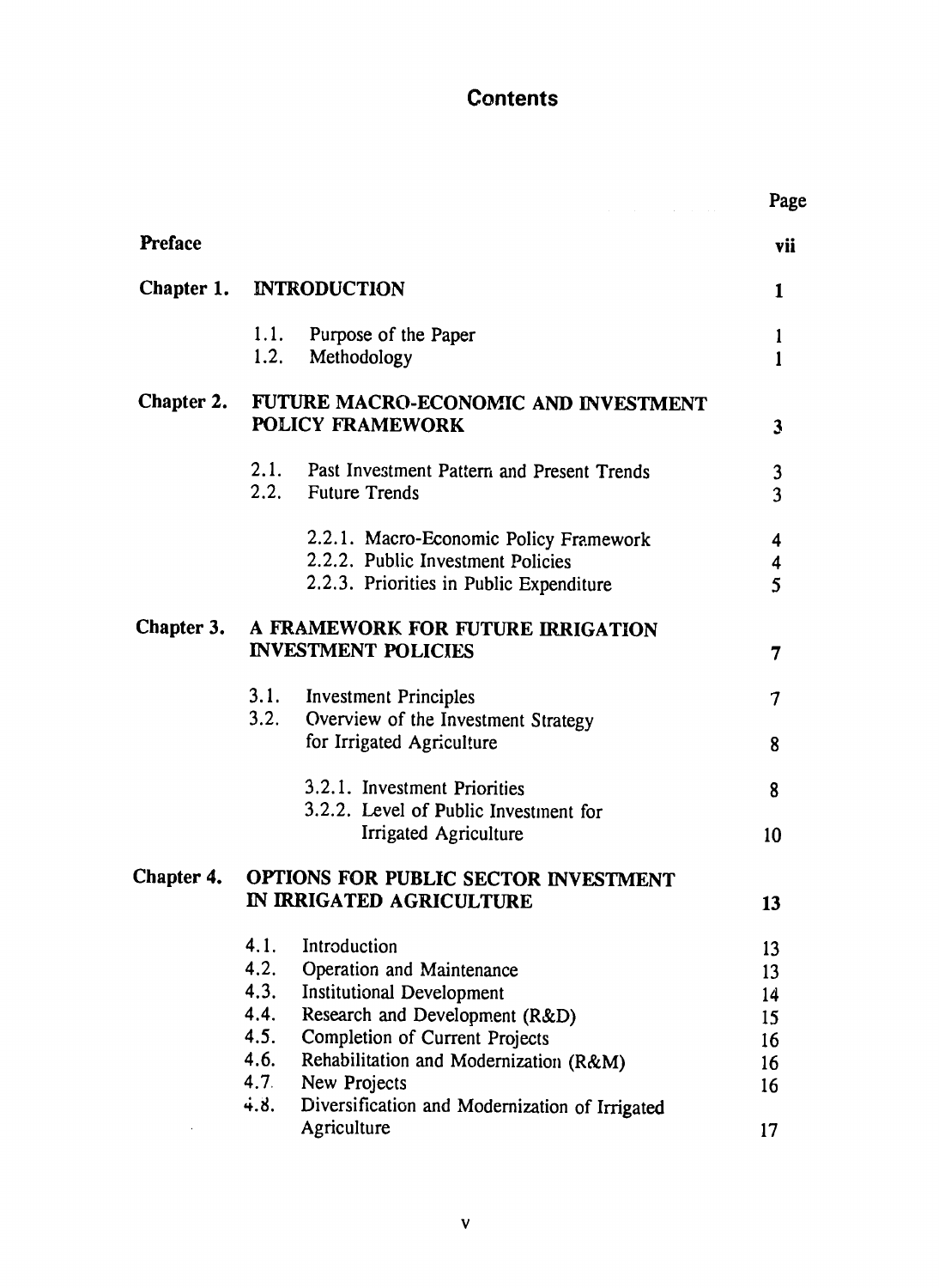|            |                                                                          | 4.9. Human Resources Development<br>4.10. Land and Water Conservation                                                                                                                               | 17<br>18                   |
|------------|--------------------------------------------------------------------------|-----------------------------------------------------------------------------------------------------------------------------------------------------------------------------------------------------|----------------------------|
| Chapter 5. | <b>OPTIONS FOR PRIVATE SECTOR INVESTMENT</b><br>IN IRRIGATED AGRICULTURE |                                                                                                                                                                                                     |                            |
|            |                                                                          | 5.1. Role of the Private Sector<br>5.2. Investment Options                                                                                                                                          | 19<br>19                   |
|            |                                                                          | 5.2.1. Provision of Goods and Services<br>5.2.2. Agricultural Diversification<br>5.2.3. Research and Development (R&D)<br>5.2.4. Human Resources Development<br>5.2.5. Complementary Infrastructure | 19<br>20<br>20<br>21<br>22 |
|            | 5.3.                                                                     | Conditions Required to Attract Private Investment                                                                                                                                                   | 22                         |
|            |                                                                          | 5.3.1. The Macro-Economic Level<br>5.3.2. The Agriculture Sector Level                                                                                                                              | 22<br>23                   |
| Chapter 6. | <b>RECOMMENDATIONS</b>                                                   |                                                                                                                                                                                                     |                            |
|            | 6.1.<br>6.2.                                                             | Future Macro-Economic and Investment Policy<br>Framework<br>A Framework for Future Irrigation Investment                                                                                            | 25                         |
|            |                                                                          | Policies                                                                                                                                                                                            | 25                         |
|            |                                                                          | 6.3. Public Investment Priorities                                                                                                                                                                   | 26                         |
|            |                                                                          | 6.4. Land and Water Conservation                                                                                                                                                                    | 26                         |
|            |                                                                          | 6.5. Private Investments                                                                                                                                                                            | 26                         |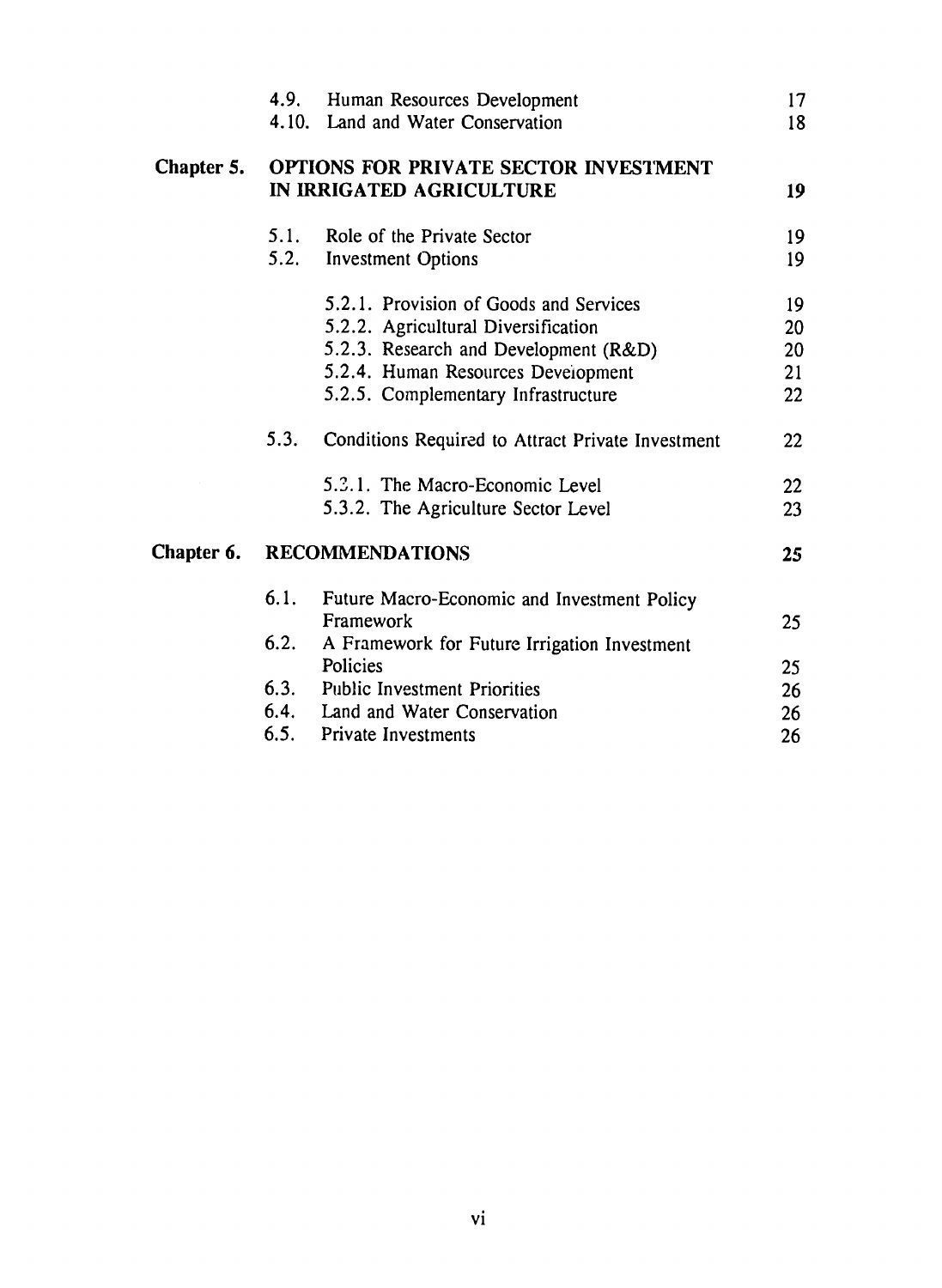# Preface

**HIS** PAPER **IS** a product of the Irrigation Management Policy Support Activity (IMPSA). IMPSA is a programme to assist the Government of Sri Lanka (GSL) in the implementation of its accepted policy of participatory management in irrigation and settlement schemes, in order to improve productivity, profitability and equity in the irrigated agriculture sector.

IMPSA was initiated by the Ministry of Lands, Irrigation and Mahaweli Development in association with the Ministry of Agricultural Development and Research. It is sponsored and financed by the United States Agency for International Development (USAID), through the Irrigation Support Project for Asia and the Near East (ISPAN) and is assisted by the International Irrigation Management Institute (IIMI).

For the execution of IMPSA, the GSL set up an inter-ministerial advisory committee, the Irrigation Management Policy Advisory Committee (IMPAC), to provide broad guidance for the implementation of IMPSA and to institute a mechanism to achieve consensus among the Divisions and Departments of the concerned Ministries on the recommendations to be adopted and implemented by the GSL. IMPAC is chaired by the Secretary, Ministry of Lands, Irrigation and Mahaweli Development, and comprises of the Secretaries of State of the relevant Ministries, together with the Heads of the Departments and Agencies under them. IMPAC is assisted by a Working Committee, the IMPAC Working Group, which consists of some of the IMPAC members as well as several other officials drawn from the relevant Ministries and Agencies.

Under the IMPSA Programme, ten Policy Papers are scheduled to be prepared and processed for presentation to the government. Each Policy Paper will be a concise statement of the recommendations of the IMPAC Working Group.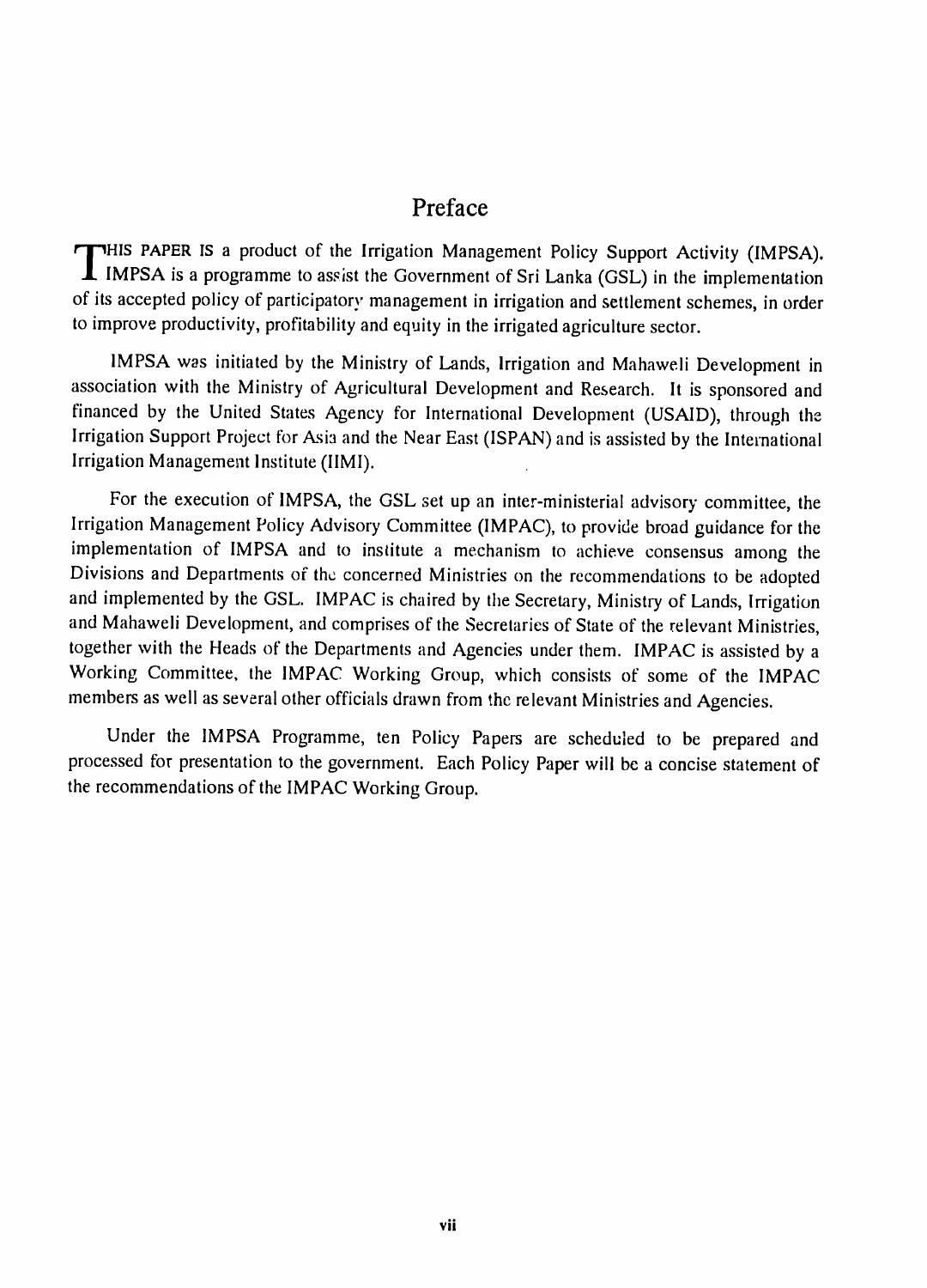## **INTRODUCTION**

#### **1.1. Purpose of the Paper**

**THIS DOCUMENT IS** the ninth in ihe series of ten Policy Papers to be prepared under the **IMPSA** Programme. It is based primarily on three Staff Working Papers on the issues related to the topic and two studies conducted on future irrigation investment trends, needs and options, one conducted **by** IIMI and the other under the World Bank-funded Public Sector Restructuring Project.

The IMPSA Policy Paper No. 1 titled 'Irrigated Agriculture and Irrigation Management in Sri Lanka: Vision for The Next Decade and Beyond' lays out the direction in which the future irrigated agriculture sub-sector should be steered to be dynamic, diversified, efficient, equitable, productive, sustainable and participatory. The subsequent IMPSA Policy Papers elaborate the policies and strategies required to achieve the vision. The successful implementation of many of these short-term and long-term policies and the realization of the vision depends on the availability of financial support following a phased-out investment strategy and plan for the future.

The purpose of this Policy Paper is to outline the key areas where future investments will be essential to achieve the vision; spell out the priorities of future investments and the roles of public and private sectors in fulfilling the priority needs; and estimate approximately, the levels of investments required for the major components of the policy interventions envisaged in the immediate period ahead.

The future growth and development of the irrigated agriculture sector will occur in two phases. The first phase, which covers the remaining period of the current decade, will establish the conditions required for a major 'agricultural take-off' that will occur in the second phase beyond the year 2000. Investments during the next decade should therefore focus on creating the conditions that would enable the absorption of, and achieving high returns from, investments in the follow-up phase. This paper identifies the investment needs, options, opportunities, priorities, levels and strategies in the remaining decade of the 1990s.

#### 1.2. Methodology

THE FOLLOWING METHODS were used in the development of this Paper.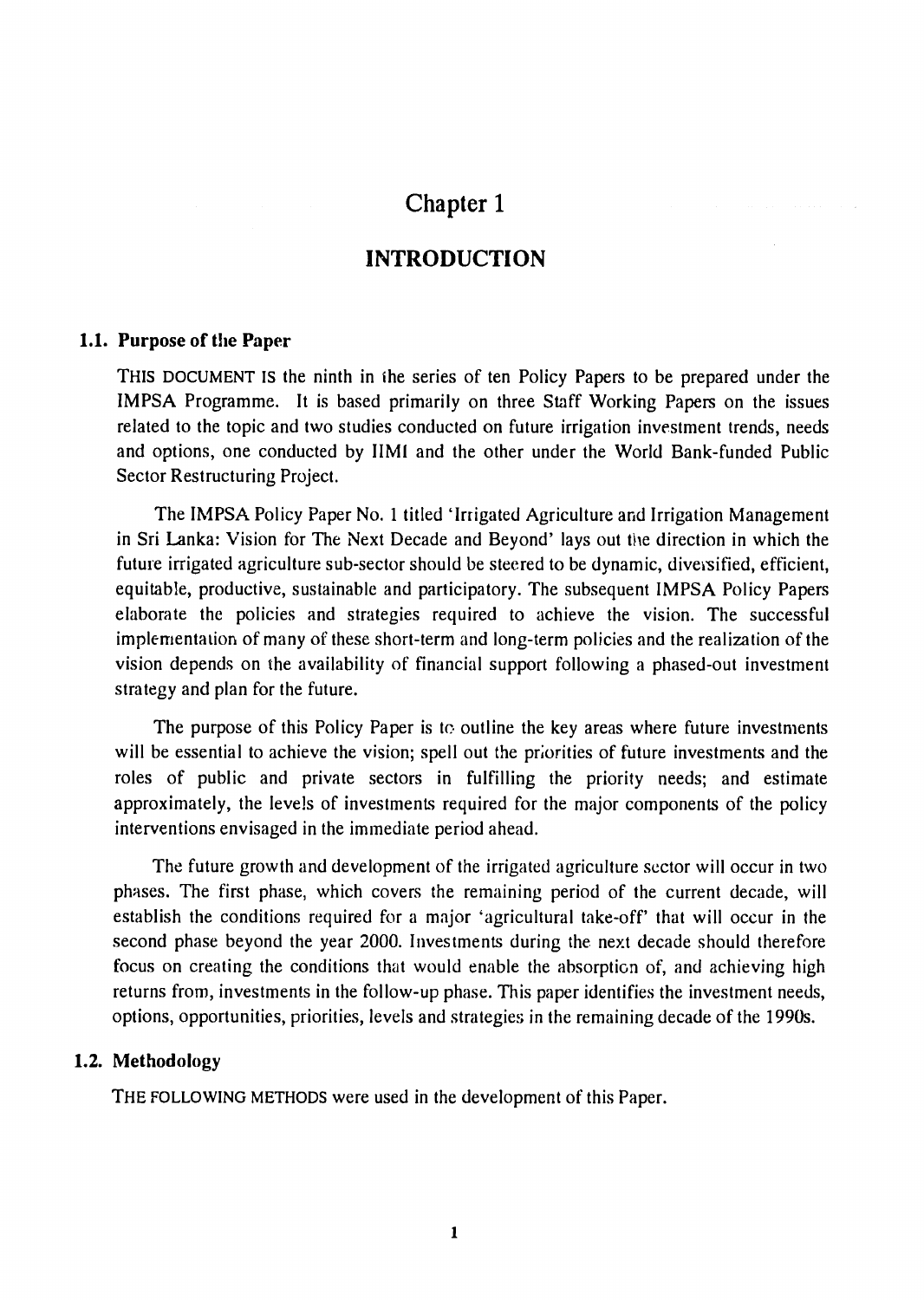- **i.** Review of the recent studies on future investment options and strategies. The two major studies reviewed are:
	- *a.*  P.B. Aluvihare and M. Kikuchi. 1991. Irrigation investment trends in Sri Lanka: New construction and beyond. IIMI. Colombo.
	- **b.**  Shand et al. 1990. Future directions in irrigation investment and agricultural diversification in Sri Lanka. Report from the Public Sector Restructuring Project. Colombo.
- ii. Information obtained from the recommendations of a national workshop on 'Future directions for irrigation investment in Sri Lanka' held in January 1991 in Colombo.
- iii. Information and feedback obtained from consultative workshops held by IMPSA for selected groups of experts drawn from various public institutions.
- iv. Discussions between the IMPSA Secretariat and IIMI/SLFO staff in the IMPSA Team.
- v. The recommendations of three Staff Working Papers (SWPs 9.1, 9.2 and 9.3) and two supportive reports prepared by two expatriate consultants employed by IMPSA.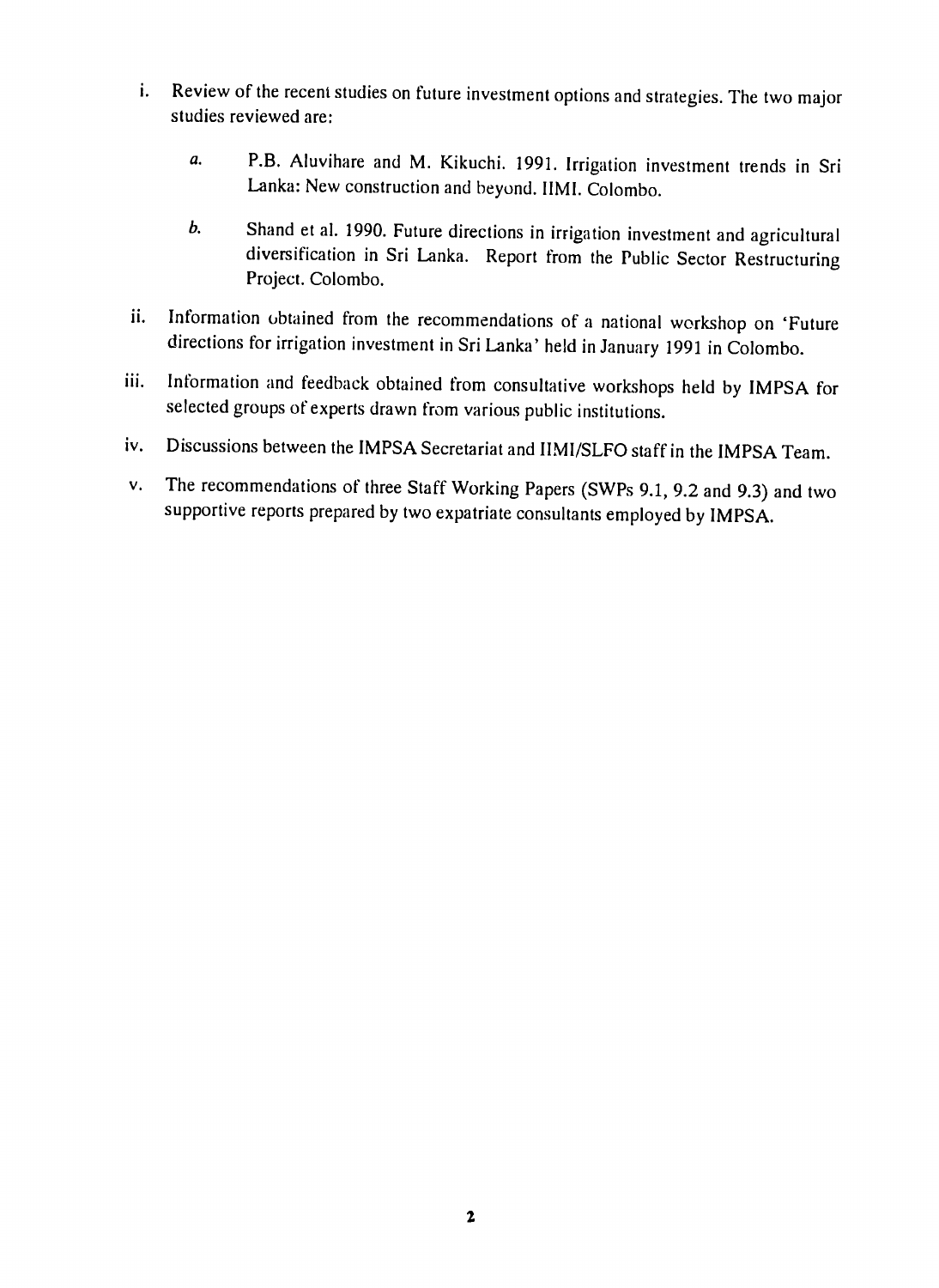# **FUTURE** MACRO-ECONOMIC **AND INVESTMFNT POLICY FRAMEWORK**

#### 2.1. **Past** Investment **Pattern** and Present Trends

THE IRRIGATED AGRICULTURE sector in the past has received the lion's share of public investment funds among various sectors of the economy of the country. In the early 1950s, irrigation investment, defined as the investments required to build, improve and maintain the irrigation infrastructure, was as high as 40 percent of the total public investments and around 90 percent of the total public investments in agriculture. This is a reflection of the government policy that has put emphasis on agricultural development in general and irrigated agriculture in particular. In 1982, during the peak of the investments on the Accelerated Mahaweli Development Programme, the level of public investments on the irrigation sector was around 43 of the total public investments and 84 percent of the public investments in agriculture, respectively.

However, a notable change in the capital expenditure of the government during the last decade is the sharp decline in the share of agriculture in the total capital investment programme. Although agriculture and irrigation together absorbed more than 50 percent of the total public investments in 1982, their share declined to around 20 percent by 1989. The recent Public Investment Plans (PIPs) of the government clearly indicate the declining trend in capital expenditure for agriculture.

At present, the irrigated agriculture sector is in a transition stage from a 'construction phase' to a 'management phase,' the latter phase being supported by a package of new policies and strategies. Even in this climate, the total public financial commitment for irrigation in 1990, as indicated in the Public Investment Plans (PIPs) of the government, is 13 percent of the total public investments and 60 percent of the total public investments in the agriculture sector.

#### 2.2. Future Trends

**A** PROPER UNDERSTANDING of the macro policies of the government for promoting future social and economic growth, the relative importance of agriculture in general and irrigated agriculture in particular, and the proposed future public investments in irrigation is a necessary pre-requisite for the formulation of future irrigation investment policies. This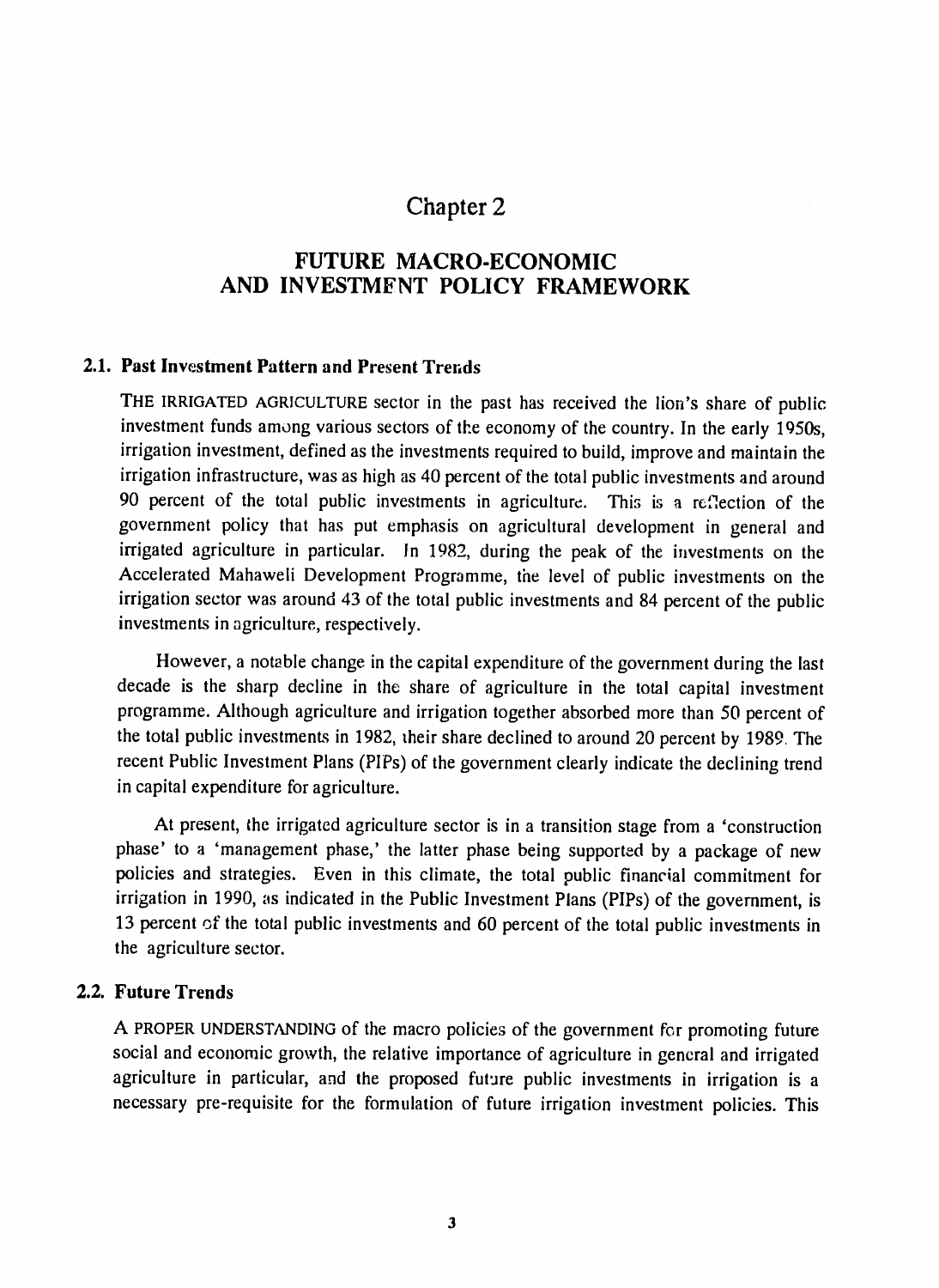understanding, coupled with the analysis of the policy recommendations that have emerged through the IMPSA Programme and the recommendations of the studies mentioned above, provides a basis for identifying the investment needs, priorities and levels in the irrigated agriculture sector for the future.

## *2.2.1. Macro-Economic Policy Framework*

In SRI LANKA, there is an established tradition for the government to play a leadership and catalyst role in economic development. However, in the last decade, after the economic policy reforms of 1977, the entrepreneurship role of the government has been repeatedly questioned. It has been suggested that the country would be better off if a larger role in the management **of** resources is in the hands of the private sector including farmers' organizations. This view has already been accepted by government. Thus, in the new policy framework that is taking shape, where the emphasis is on liberalization, the role of the government is changing rapidly. The general policy framework of the government now places increasing reliance on market forces and mechanisms and minimizes direct government intervention. This is an important aspect of the 'structural adjustment' effort, which has become synonymous with the economic development of the country. As a result, there is a definite trend toward 'less government,' and consequently, the public investment programme is becoming smaller in relation to the total investments of the economy.

## 2.2.2. Public Investment Policies

AN IMPORTANT DECISION taken by the government on the subject of investment priorities in February 1984 has continued to influence the character of the public investment programme ever since. This represents one of the earliest declarations by the government of its intention to steer away from commercial or profit-oriented activities: to abandon the role of entrepreneur in preference to that of facilitator. A number of other decisions taken subsequently on related issues led to the evolution of the present policy on public investment.

The government policy on public investment currently being followed may be summarized as follows:

- *a.* The size of the total programine will be kept within a limit, consistent with prudent public financial management. The target for the next 4 - **<sup>5</sup>**years is about 9 percent of the GDF. In absolute terms, this amounts to about Rs. 40 billion in 1992, which will gradually increase to about Rs. 57 billion by 1995.
- *b.*  Public investment will concentrate on building, or where appropriate, rehabilitating economic and social infrastructure, these being vital to a rapid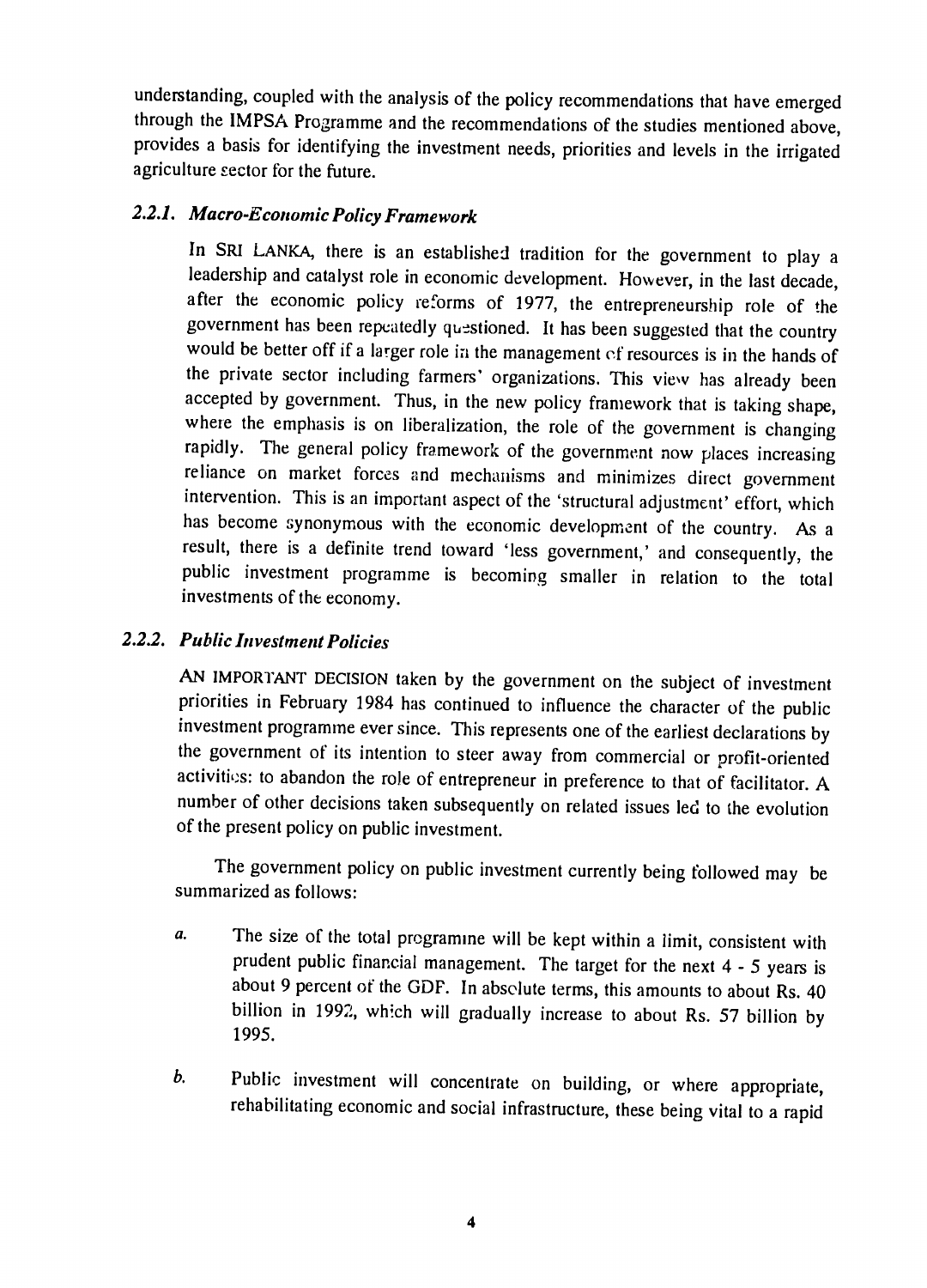expansion of economic activities in the medium term. Economic infrastructure facilities include irrigation, power, highways, telecommunications and water supply.

- C. Education, health and nutrition, the main branches of human resources development, are considered primarily the responsibility of the government. However, the private sector is encouraged to share in an increased part of this responsibility.
- *d.*  The government will continue to follow a policy of not investing in ventures which are profit-oriented or commercial in nature. The present programme of peoplization is also consistent with the same objective.
- *e.*  Selection of agricultaral projects will be guided by the two sector strategies already prepared, one of which is the Agriculture, Food and Nutrition Strategy, and the other, the Medium-Term Investment Programme for the Plantation Sector.
- f. Increased attention is paid to achieving the aim of sustainable development. Thus, environmental considerations and conservation are treated as integral components in the development effort.
- *g.* Special emphasis is being placed on poverty alleviation and rural development by the government.

### *2.2.3. Priorities in Public Expenditure*

**A** GOVERNMENT **DECISION** made in February 1984 spells out the priorities in public expenditure as follows.

*Basic* issues. In the specific context of Sri Lanka, three important factors are considered in determining a set of investment priorities.

- *i.* Economic objectives,
- *ii.* Non-economic objectives, and
- *iii.*  Provincial objectives vis-a-vis national objectives.

All schemes of priorities implicitly give the highest weight to economic objectives. However, for practical reasons the scheme should be flexible enough to admit non-economic objectives. The provincial dimension is a new development. A large share of investible resources hitherto handled by the National Government will now be in the hands of the Provincial Councils. This fact gives an added importance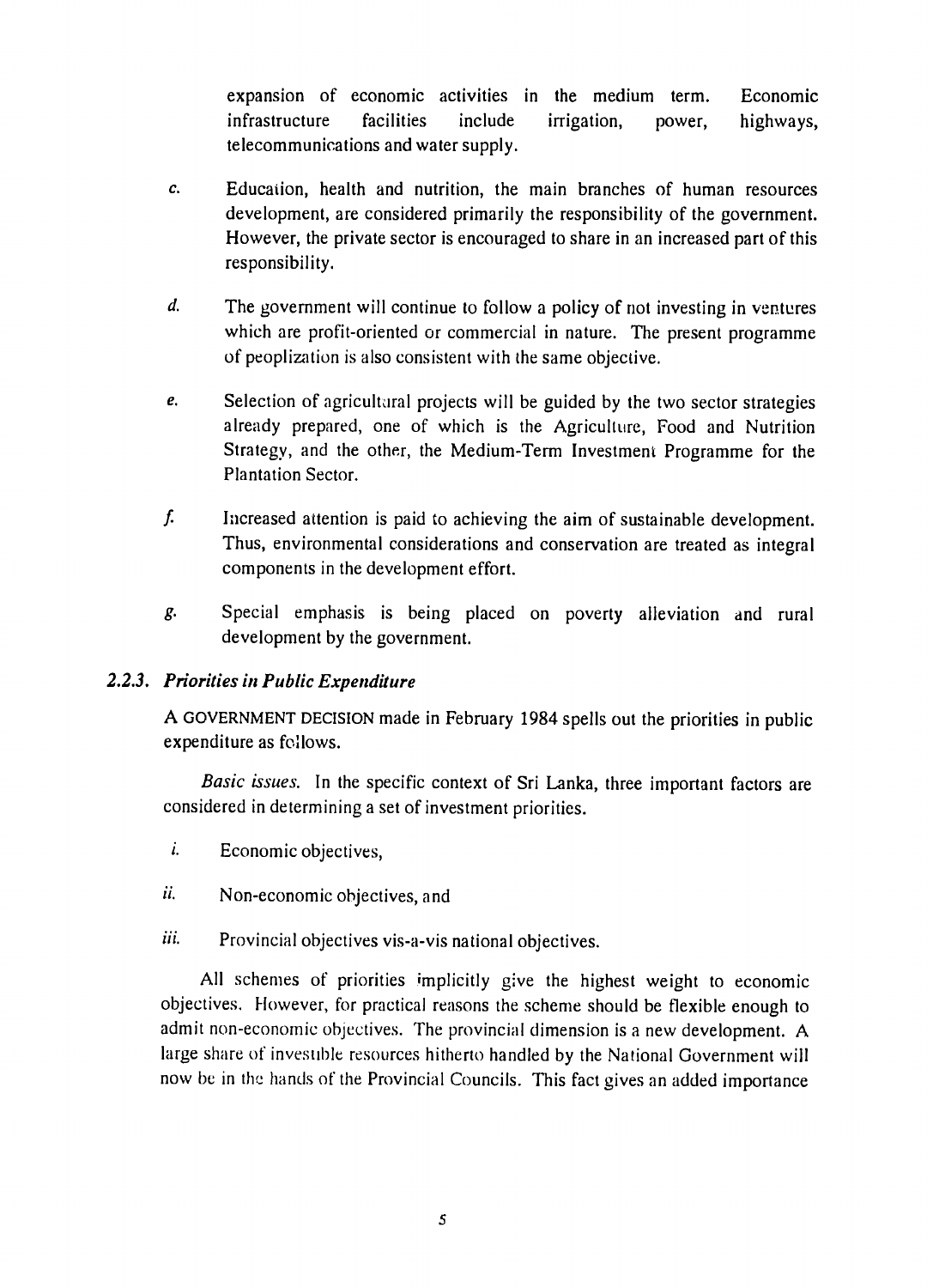to the question of priorities. The "demands" arising from the provincial viewpoint are not yet clear. It may take a few years before a definite pattern emerges.

*Investment priorities.* The tight resource situation calls for a very strict adherence to a system of priorities in the admission of new projects into the Public Investment Programme. These priorities must reflect the goals of economic and social development to which the government is committed. In a broad sense, the goals have been expressed as the achievement of rapid rates of economic growth, employment creation, improvement in living standards and better income distribution while maintaining financial and economic stabilities.

The government's declared intention at present is to allocate more resources for the operation and maintenance (O&M) of existing capital assets instead of creating new assets. These include, inter alia, repair and maintenance of existing roads, buildings, irrigation channels, infrastructure for water supply, sewerage, education, health, electricity and telecommunication services. O&M of existing assets have been neglected to a very great extent in the past. This has resulted in the decline in some of the services, and unless this aspect is adequately looked after, massive capital investments will be required to simply replace worn out existing assets. The highest priority, therefore, will be given to O&M expenditure in the period ahead.

New projects in the future will concentrate on:

- *a.*  quick-yielding production-oriented projects which would reduce the problem of the balance of payments and which the private sector cannot undertake on its own;
- *b.*  essential infrastructure needs in power, irrigation, transport and communications; and
- c. urgent needs in improving health, education, housing and nutritional standards of the people.

In this macro-economic climate, the present indications are that the share of investment in agriculture and irrigation may decline to about 15 percent of the total PIP in the next few years. This is approximately **1** percent of the **GDP,** as the target PIP investment is about 9 percent of the GDP in the next few years. Of this, approximately one half is likely to be allocated to irrigation development projects.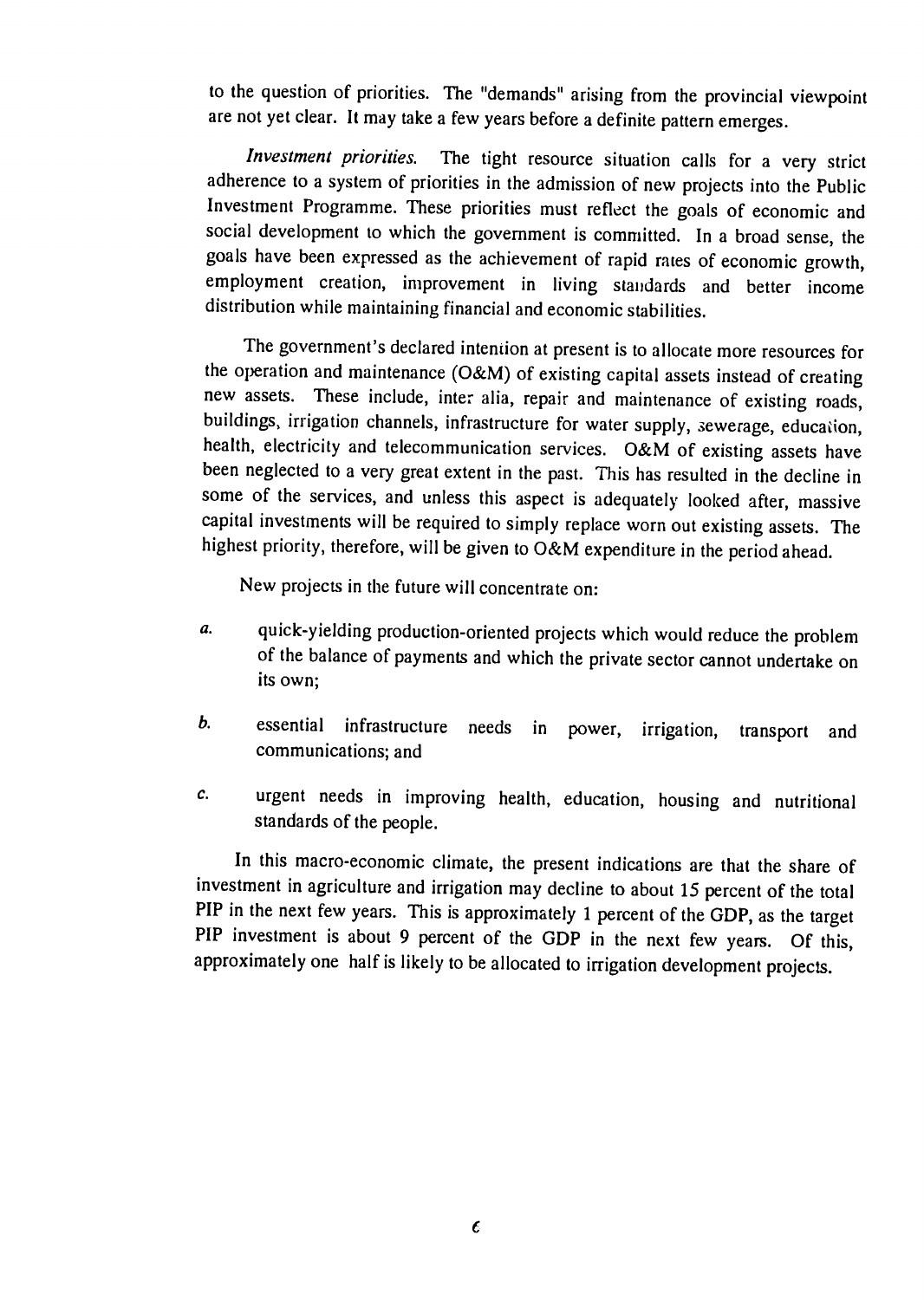# **A FRAMEWORK FOR** FUTURE IRRIGATION INVESTMENT POLICIES

THE MACRO-ECONOMIC POLICY framework of the government and its investment principles and priorities for future growth and development, as indicated in the previous chapter, provide a guide for determining the investment policies in the irrigated agriculture sector. The macro-economic policies and investment priorities, in combination with the policy recommendations of IMPSA, provide a basic framework for identifying the investment options, priorities and levels in the irrigated agricu!ture sector for the future.

#### **3.1.** Investment Principles

 $\mu$  ,  $\mu$  ,  $\mu$  ,  $\mu$  ,  $\mu$  ,  $\mu$  ,  $\mu$  ,  $\mu$  ,  $\mu$ 

INVESTMENT SHOULD BE seen on a continuum ranging from "expenditure," which is expected to produce only present benefits, to "investment," which is supposed to yield future streams of benefit. The concept of investment which is followed in this paper is concerned with both "expenditure" and "investment," that will raise future levels of productivity in the irrigated agriculture sector.

Investment is often identified with the capital budget, rather than with recurrent expenditure. But a capital bias should be avoided in decision making on investments. It is now recognized that investment in "software" can be more productive than investment in "hardware," especially when investment in the latter has already been made without creating the former.

One difficulty with assessing investments is that there are often important synergistic effects among them. Investments in organizing farmers or in marketing, for example, can increase the payoff from other investments, e.g., in monitoring and evaluation or in crop research. There are, thus, indirect as well as direct benefits to be weighed, although such benefits are usually difficult to quantify and measure satisfactorily. Therefore, an investment strategy should seek optimizing packages that capitalize on mutually einforcing effects, rather than consider isolated components for investment.

Investment should not be viewed as the sole responsibility of the government. In considering the need and the potential for investment in irrigated agriculture, the role of the private sector should be duly recognized. In this regard, it is useful to divide the 'private sector' into two major groups. The first group comprises private companies, both national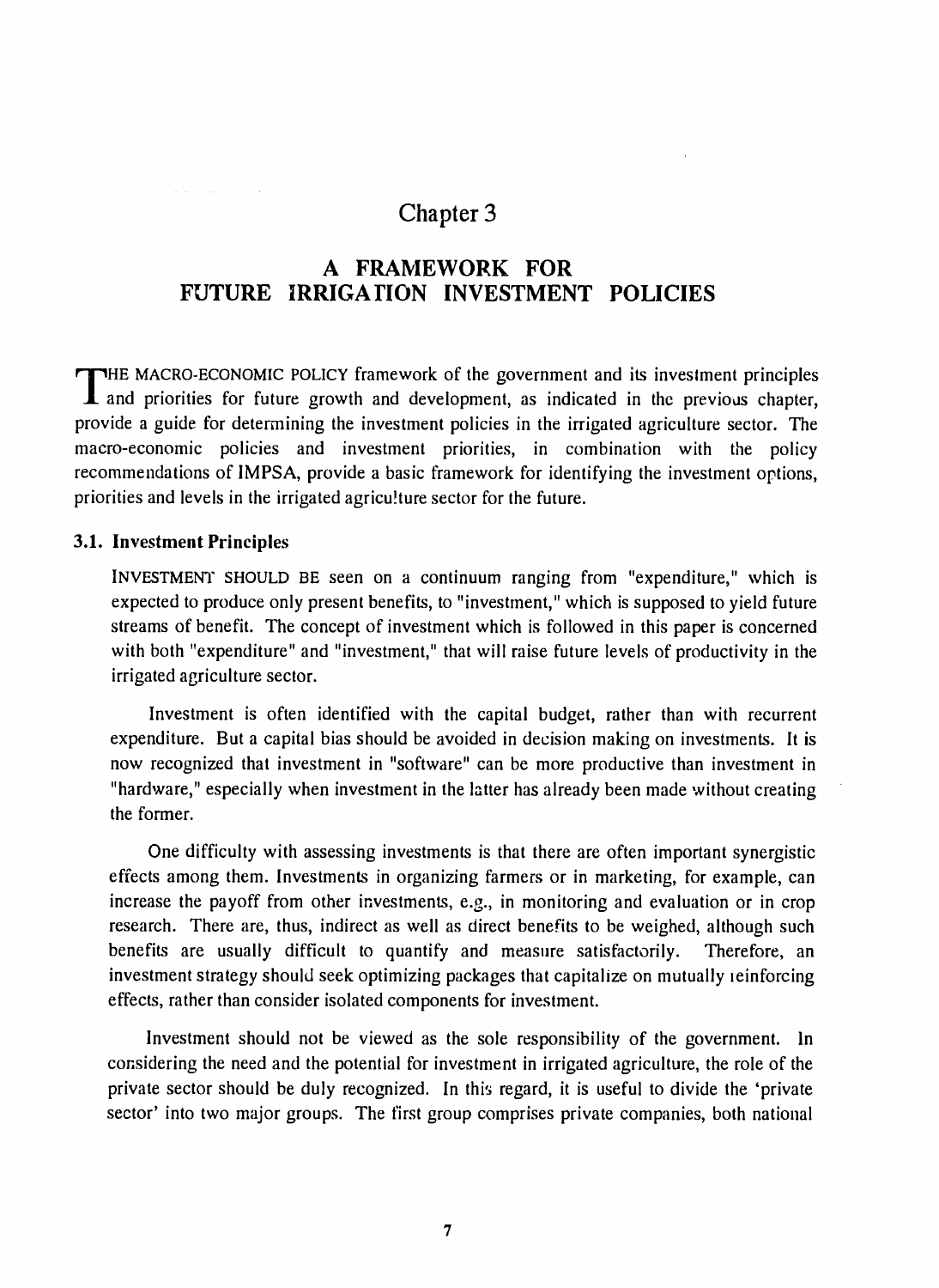and multinational. The second group comprises farmers, or more specifically farmers' organizations, acting in their individual and collective capacities as allocators of investment resources among farm enterprises.

As Sri Lanka moves from a "construction" phase to a "management" phase, the level of public sector investment can be reduced, because most of the costly "hardware" investments have already been made. On the other hand, it will be possible to mobilize private sector investments in irrigated agriculture, particularly in the areas of production, marketing, processing, and value-adding techniques. But, there is still a need for an adequate level of continuing investment **by** the government, both to maintain facilities in productive form and to utilize them to the best advantage of the economy and the society.

Also, as the country moves into a new era, it is important that it gets beyond the previously separated categories of investment in "irrigation" and "agriculture." Some of the investment in the latter will not **be** for irrigated agriculture and should have its own support and rationale. But in the future, investment should be planned for the "irrigated agriculture sector," within the agriculture sector.

It may be possible to perceive a broader view of investment for irrigated agriculture than was found in the past. One could include all investments that contribute to the productivity of irrigated agriculture, such as human resources development, education, health, infrastructure development and other objects of expenditure. Some of these would be made **by** the government irrespective of whether the beneficiaries are the farmers or not. This Paper focusses on investments directly bearing on agricultural performance. But it must be remembered that such supplementary investments **--** particularly education and health **--** have an impact on sector productivity and should not be neglected in other investment planning where they are more appropriately considered.

In formulating investment strategies and policies, the government should be concerned with the incremental investment of resources that can produce the optimum benefit from Sri Lanka's land, water, human and capital resources. The target level of investments proposed in this document is the "investment civil minimum," the level which is needed to create and maintain an infrastructural and institutional framework sufficient to make irrigation schemes perform efficiently and to make irrigated agriculture a productive and sustainable enterprise.

## **3.2. Overview of the Invesiment Strategy for Irrigated Agriculture**

#### *3.2.1. Investment Priorities*

THE **COST** OF new irrigation has been rising exponentially in recent years. This trend, combined with a lower world market price of rice, makes new investments economically less attractive than in the past. The analysis of benefits and costs from alternative kinds of irrigation investments in the studies mentioned in section 1.2 above shows how booms in irrigation investment have correlated closely with periods of a high world market price of rice. The study also shows how the returns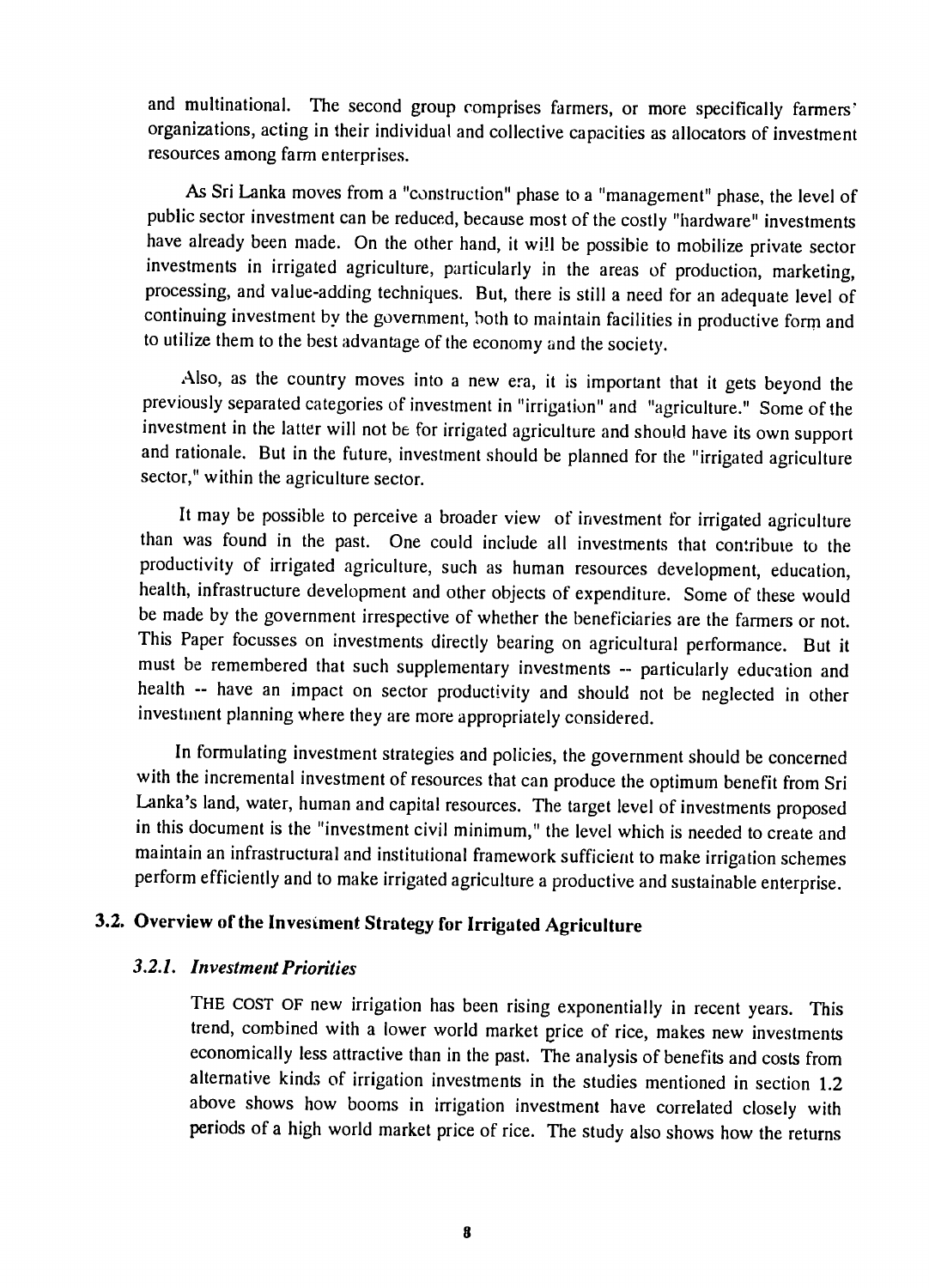to investment in physical infrastructure have depended very much on the levels of productivity which were made possible **by** advances in agricultural research, as old, and then new improved paddy varieties have pushed the production possibility frontiers outward.

Investments in water management improvement, with minimum expenditure on capital structures, yield very attractive benefit-cost ratios. This reflects the extent to which inadequate management, from the main system to the farm level, has held actual production levels below their potential. **A** major part of water management improvement efforts has been directed toward the formation and strengthening of farmers' organizations for participatory joint management of irrigation systems and training of both farmers and officials.

The conclusion of the study mentioned above is that the irrigation sector in Sri Lanka should enter into a "management" stage, with most new construction held in abeyance until such time as there are major cost-reducing construction technologies and/ $\Delta_i$  substantial increases in the world market price of rice (or other irrigated crops) that can justify new construction. It should be kept in view that the economic benefit-cost ratio concept used here includes social and environmental aspects as well.

Under these circumstances, the following priorities are recommended.

- \* First priority should be given to funding both O&M as well as institutional strengthening of existing irrigation systems including training, agency reorganization, and supporting farmers' organizations. These (wo aspects reinforce each other.
- **\***  Second priority should be given to funding research and development (R&D).
- Third priority should be given to the completion of ongoing projects so that the returns could begin to flow as soon as possible. This investment category would decline rapidly as projects are completed.
- $\ddot{\bullet}$ Fourth priority should be given to formulating and implementing demand-driven system rehabilitation. The investment in rehabilitation could be further reduced as improved maintenance begins lengthening the life of rehabilitated projects.
- **\***  Fifth priority should be given to new projects, both for the modernization of existing systems and for the development of new areas based on research information. This would include introduction of modem technologies, new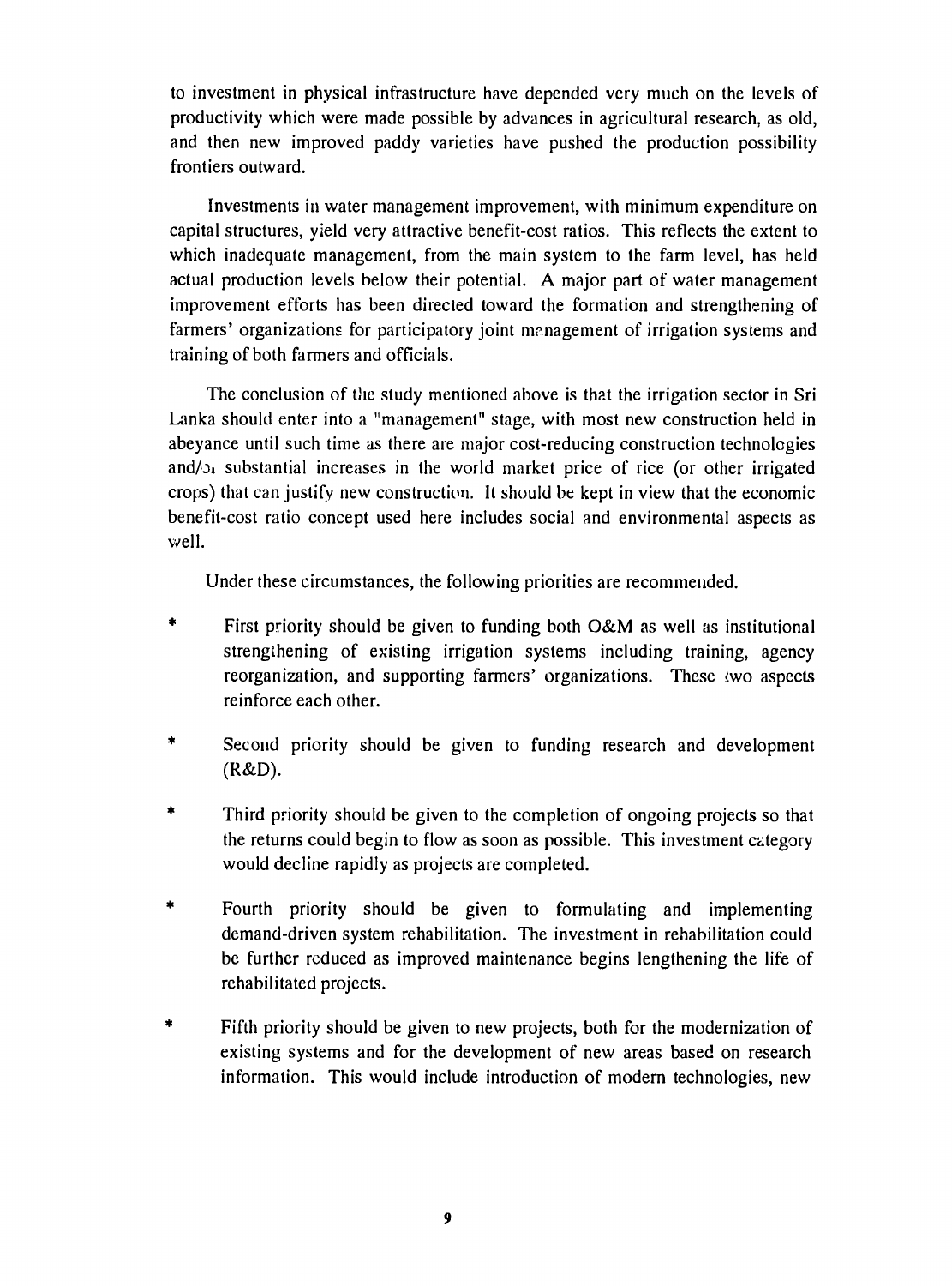practices and institutional support for a more profitable diversified agriculture.

An important supporting activity will be human resources development including training both agency officials and farmers, to upgrade the productivity of the human resources associated with irrigated agriculture. This would be an important item of expenditure to be given specific attention in an investment strategy. Although not included in the investment levels proposed in this Paper another category will be some special projects and programmes to help institutionalize the new policies and strategies for participatory management. Funding for such special programmes should be included in the public investment programmes. It would be desirable to negotiate with some donor agency to seek foreign funding.

One category of investment which the government must keep in mind concerns forest, soil and water conservation. This has not been included as part of irrigation or agriculture, because the scope of activities in forest, soil and water conservation extends beyond the domain of the irrigated agriculture sector. But it is very clear that irrigation systems cannot be managed or maintained in isolation from environmental dynamics. There is a direct linkage between maintaining the forest cover and stabilizing the soil in upstream watershed catchment areas and reservoirs and rivers seving irrigated areas downstream. Forest losses and soil erosion increase silt loads and flood hazards, reduce soil fertility and crop yields, raise maintenance costs and lower the productivity and sustainability of the natural ecosystem as well as of the irrigation schemes.

It is difficult, at present, to estimate the investment cost of natural resources conservation required for the long-term sustainability of irrigated agriculture in Sri Lanka. Also, the benefits of such conservation go beyond the irrigated agriculture sector, and therefore, cannot be regarded as a cost that is exclusively attached to irrigated agriculture. But this is an area which should not be ignored in planning the development strategies for future irrigated agriculture, and adequate investments shouid be made in the future PIPs for conserving land and water resources that serve the irrigated agriculture sector of the country.

## *3.2.2. Level ofPublic Investment for IrrigatedAgriculture*

O&M **SHOULD BE** given the highest priority of all types of investments and expenditure on the irrigation sector. The present fund allocation practice, whereby O&M funds are determined as a residual after all the other investment needs have been met will be discontinued. The funds necessary for O&M should be set aside first in the allocation of funds available to the sector.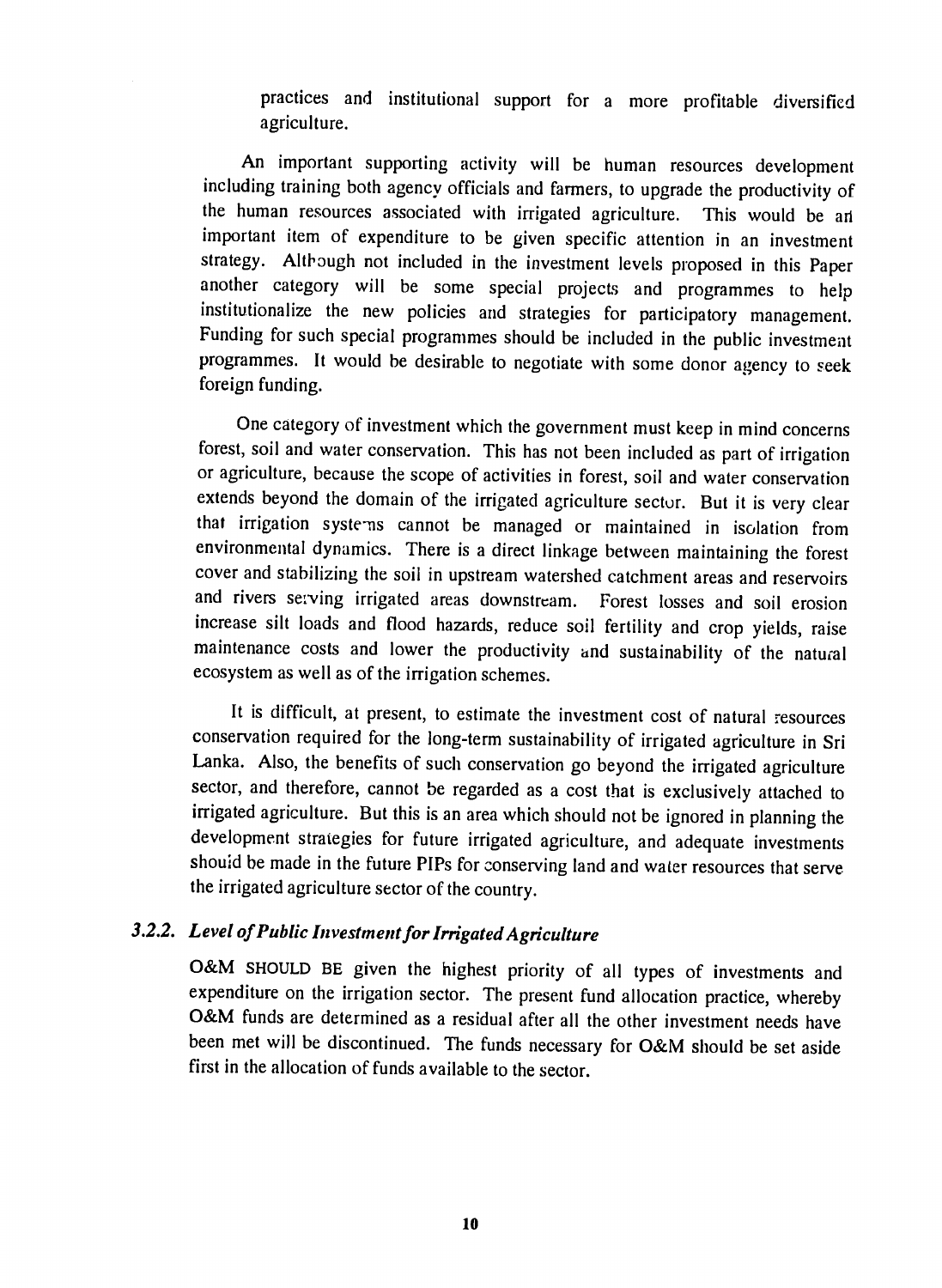A fact that should be kept in mind is that qualitative factors are more important than absolute amounts of investment. The choice of projects and the way in which they are implemented will have more impact on long-term development than their magnitude, since large amounts of funds can be expended without much benefit if used unwisely or haphazardly. The participatory irrigation management approach is expected to create dynamics for more careful use of funds in this sector. The aim of irrigated agriculture sector investment policy is to maintain and increase the long-term productivity of the sector so that its ability to contribute to the rest of the Sri Lankan economy is increased.

As indicated earlier in this paper, a decade ago, investments in irrigation and agriculture together formed the largest category, amounting to 55 percent of the total public investment in 1982, the peak year for construction. The share of agriculture (including plantation agriculture) and irrigation (including the activities under the Mahaweli Programme) investment declined to 20 percent by 1989. Discounting the Mahaweli Programme, the share declined from 46 percent in 1982 to 10 percent by 1989.

Given the decline in profitability of new investments in irrigation since the early 1980s, this shift in the pattern of investment is defensible. But since there are other kinds of irrigation sector investments that are quite profitable, as noted above, this decline should not continue further. The government's investment plan expects total irrigation investments (Mahaweli and other projects) to range between 13 percent and 10 percent through 1994. This level, representing about **I** percent of the GDP, is considered an appropriate benchmark, especially if a more inclusive definition of investment, which includes O&M expenditures, is taken. The investment programme proposed in this Paper lies within this range, and is less than a fraction of the levels prevailing ten ye *s* ago.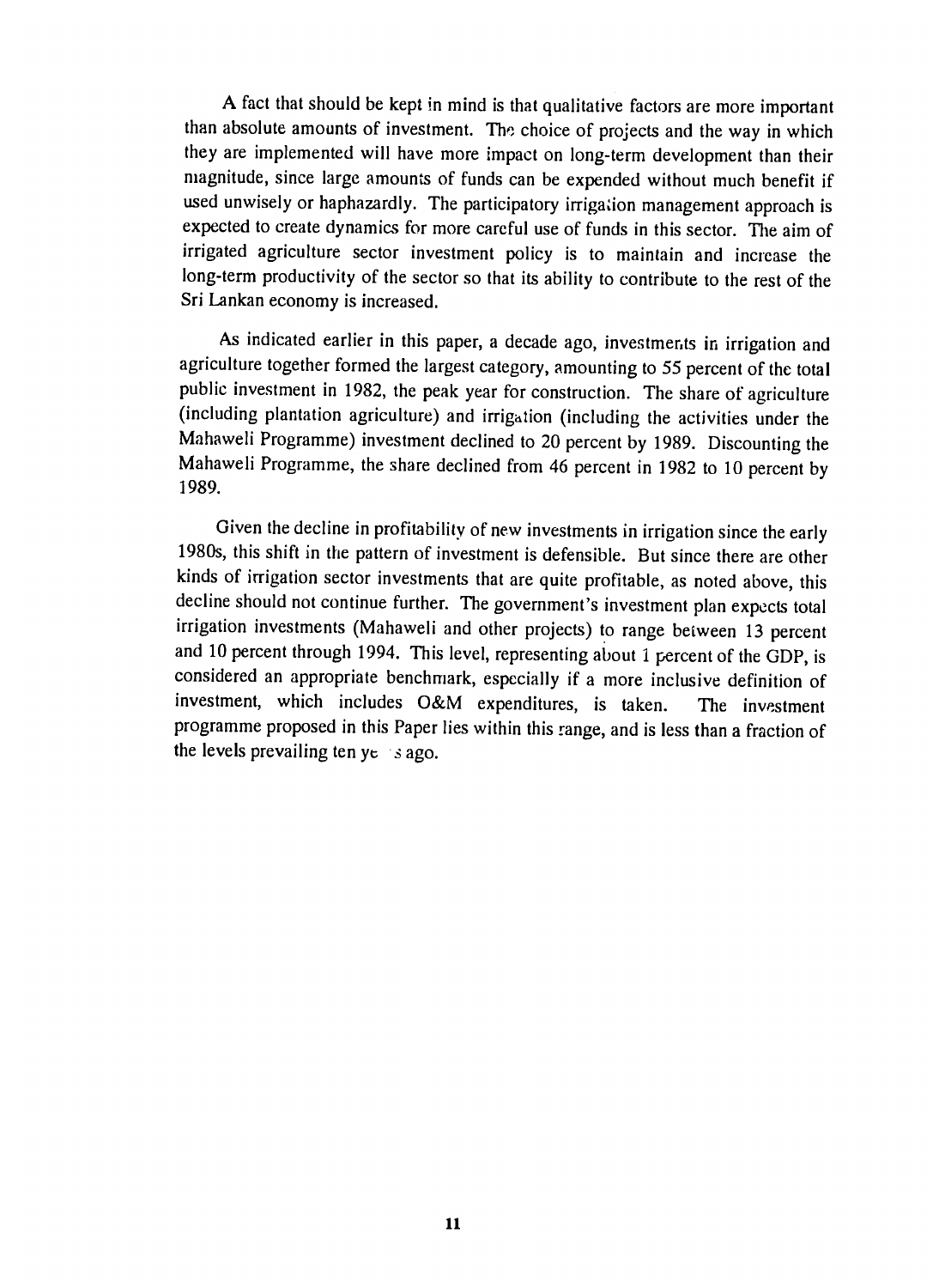# **OPTIONS FOR PUBLIC SECTOR INVESTMENT IN IRRIGATED AGRICULTURE**

#### **4.1. Introduction**

THE BASIC GUIDELINES, principles and priorities of investment have been presented in the previous sections. This chapter presents the public investment requirements of the irrigated agriculture sector for the current decade. The basic assumptions that underlie the estimation of investment levels are briefly outlined in the respective sections. The public investment needs are estimated for two years in the current decade: 1995 and 2000. The year 1995 is chosen because most of the ongoing projects will be completed by then as indicated in the latest PIP, so that new investment decisions in the sector could be made. The year 2000 is chosen because almost all the ongoing projects will be completed and the total irrigated area will virtually be stabilized by then. It is also presumed that by the year 2000, the conditions required for a major subsequent 'agricultural take-off' will have been established as a result of an investment package designed to create such conditions.

#### 4.2. Operation and Maintenance

 $T$  ) .  $T$  .  $T$  .  $T$  .  $T$  .  $T$  .  $T$  .  $T$  .  $T$  .  $T$  .  $T$  .  $T$  .  $T$  .  $T$  .  $T$  .  $T$  .  $T$  .  $T$  .  $T$  .  $T$  .  $T$  .  $T$  .  $T$  .  $T$  .  $T$  .  $T$  .  $T$  .  $T$  .  $T$  .  $T$  .  $T$  .  $T$  .  $T$  .  $T$  .  $T$  .  $T$  .  $T$ 

THE PRESENT SYSTEM of financing irrigation has deprived O&M, as government funds have become increasingly limited. The participatory irrigation management approach which shares responsibility with farmers is expected to place O&M on a more sound footing.

As farmers' organizations progressively assume more O&M responsibility for distributary and field channels, it is expected that the government O&M costs will be reduced. This depends in part on having made sufficient investments in strengthening farmers' organizations. Therefore, the proposed investments should be divided between funds intended for the O&M of distributary and field channels, including institutional strengthening, and funds required for the O&M of head works and the main system. The latter category of funds would remain static in real terms during the remainder of the decade. As the participatory management policy of the government is implemented, and as the farmers' organizations take increasing responsibilities for O&M of the distributary and below, and perhaps of the head works and main systems, these investments should be phased out to suit the actual needs.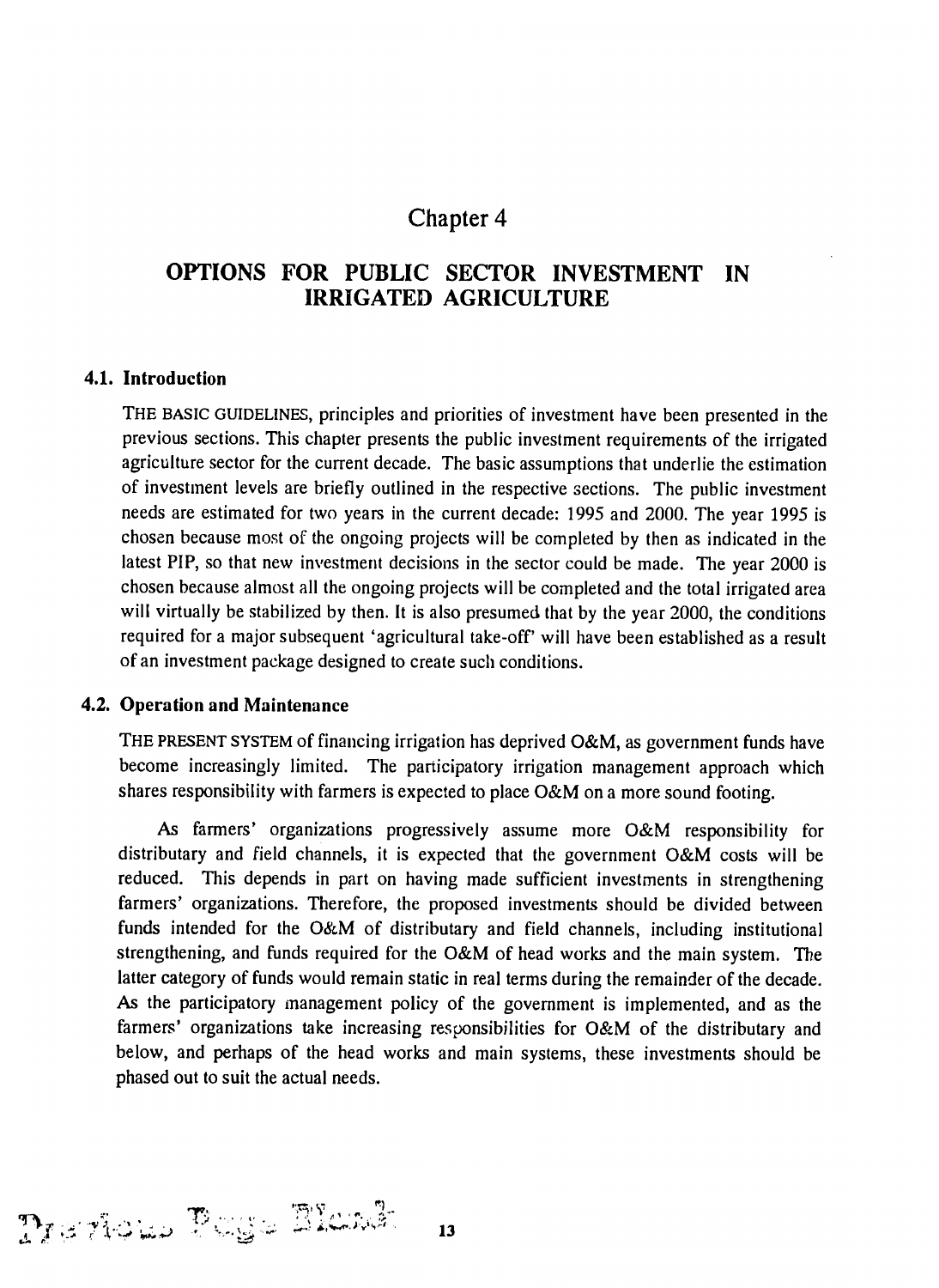Past studies conducted in various major irrigation schemes suggest a technically desirable O&M level around Rs. 1,000 per hectare. This rate is allocated on the basis of 30 percent for operation and 70 percent for maintenance, and 60 percent for headworks and the main system and 40 percent for the distributary and below. It is reasonable to assume that the government bears the O&M cost of the head works and the main system throughout the current decade and 50 percent of the labour cost and 100 percent of the cost of material required for O&M of the distributary and below until about the mid-1990s Lnd making only material contributions by the year 2000. Under such assumptions the annual amounts required for the O&M of both major and minor irrigation are Rs. 264 million in 1995 and Rs. 192 million in the year 2000 (all figures are in constant 1989 rupees). This Paper recommends, more conservatively, Rs. 300 million for 1995 and Rs. 200 million for the year 2000.

This Paper does not attempt to divide allocations between the National Government and Provincial Councils. It should also be emphasized that the O&M needs vary tremendously among systems, e.g., between systems in the hills and those on plains. Therefore, the O&M costs calculated as cost per hectare should not be used automatically for estimating aggregate amounts assigned to each scheme. Depending on conditions, higher and lower allocations should be made. Allocations should also depend on the extent of self-help and participation.

These recommendations represent an initial increase in O&M expenditure. It should be noted that the basic O&M costs adopted for the projections are based on the estimates prepared by various consultants and government departments. These norms are not to be interpreted as a recommendation to continue funding inadequate levels of O&M; rather it is a suggestion that the assumptions behind the various O&M cost studies be checked and verified to ensure that the O&M standards envisaged for the future are consistent with the cost-effective changes outlined in the IMPSA Policy Papers. The levels of investment in O&M in the future should be adjusted to suit the justifiable levels, when more understanding and information become available through research.

#### 4.3. Institutional Development

SRI LANKA **HAS** had a decade of experience now with investing in "software," particularly in farmers' organizations (FOs), to improve the efficiency of rehabilitation, O&M, water distribution, etc. Although, benefit-cost studies on the impact of farmers' organizations on the overall improvement of efficiency, productivity and profitability in irrigated crop production are few, there is agreement that these investments have been cost-effective. To the extent that they permit the government to reduce its O&M expenditure there is direct and measurable benefit resulting, apart from other gains such as more efficient water use and increased crop yields.

Investment in institutional development requires a phased strategy for the deployment of catalysts to facilitate the promotion and development of FOs and the turnover process.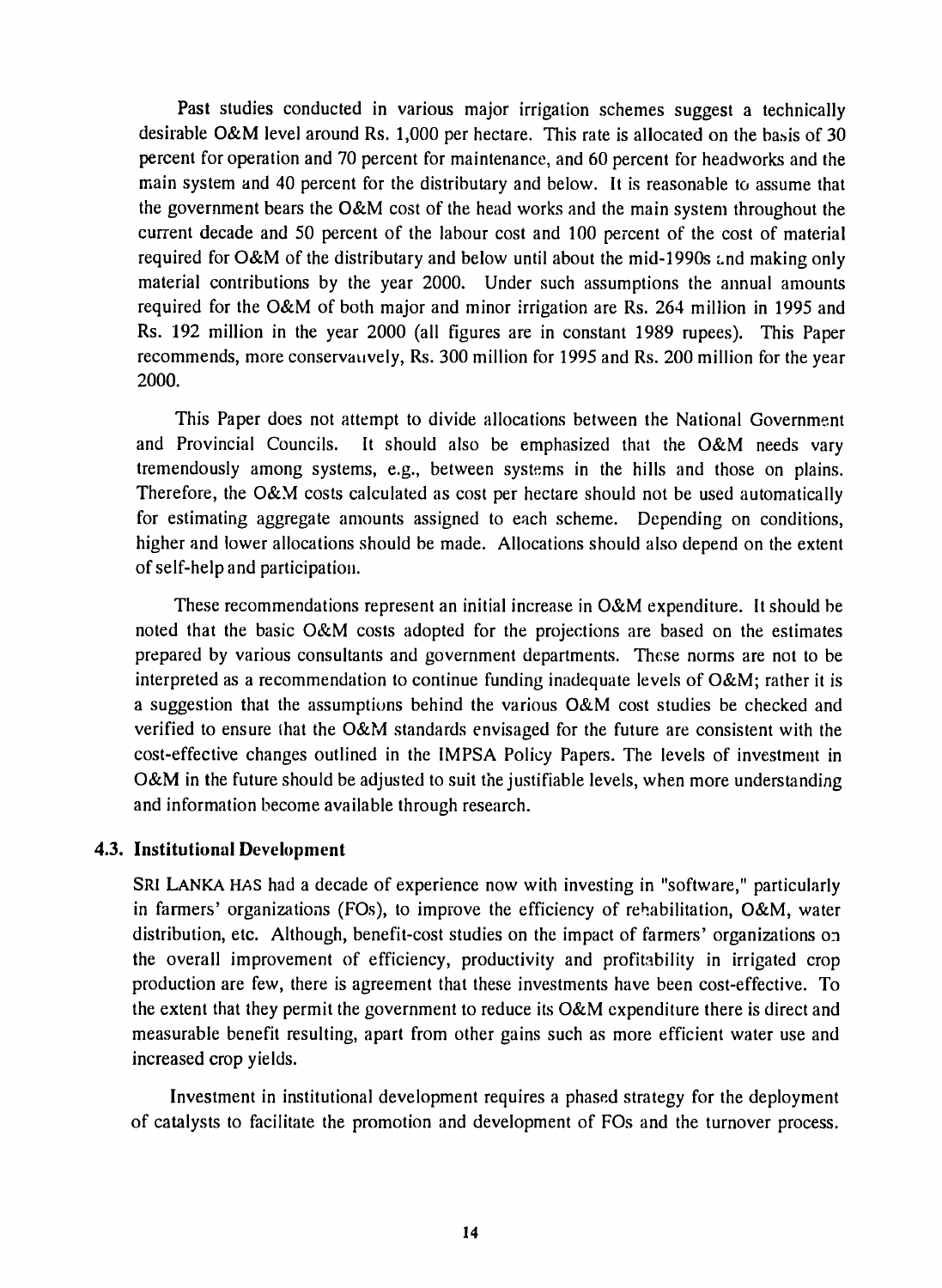Based on this strategy and the intensity of deployment of the catalysts in each phase, and taking into account the wages of the catalysts, cost of training, supervision, control and monitoring etc., the total estimate would be around Rs. 156 million in 1995 and Rs. 150 million in 2000. For estimating sector investments, given the importance of this component, the paper recommends Rs. 200 million in each of these years, assuming a period of phased expansion from 1992 to 1995. This is still a very small amount, only 6 to 7.5 percent of the proposed investment in improving irrigated agriculture.

### 4.4. Research and Development (R&D)

THE INTERNATIONAL EXPERIENCE suggests that developing countries invest about 2 percent of the value of their agricultural production in R&D, including monitoring and evaluation, to further increas, production. IMPSA Policy Paper No. 5 recommends that 2 percent of funds for the country's irrigation-related Agricultural Gioss Domestic Product (AGDP) be allocated to irrigated agriculture research. If irrigated agriculture contributes one-quarter of the total agricultural output in Sri Lanka, this means that 0.5 percent of the value of a GDP should be devoted to R&D for modernizing, expanding and upgrading this sector's operation.

Such a target suggests that Rs. 350 million should be devoted to R&D of irrigated agriculture in 1995 and Rs. 410 million in the year 2000. There are many promising areas in which applied research could produce handsome returns. However, the absorptive capacity of Sri Lanka to use such a massive investment productively in the near future, which is more than what would be allocated for O&M alone, is questionable as one compares the number of research institutions and experienced professionals locally available.

Therefore, it is recommended to reduce by half, the estimated requirement based on the target recommended by the World Bank. This would amount to Rs. 175 million and Rs. 200 million for R&D and M&E in the years 1995 and 2000. With recognition of the importance of R&D to a country's future in an increasingly interdependent and competitive world economy, there could and should be some capacity-building undertaken to meet such a goal. The level proposed, a!ready reduced by 50 percent, is quite justifiable in a strategic planning exercise like this. However, as the capacity of the country to undertake more research tasks increases in the future, the level of investment should also be proportionately increased.

This investment should be made specifically to achieve efficient and sustainable production increases. It would not necessarily be carried out through public sector agencies. Much rescarch could and should be carried out in close collaboration with universities, research institutions, consulting agencies and private researchers. Most of the research should be applied interdisciplinary research involving some combination of engineers, agricultural scientists, economists and other social scientists engaged in experimentation and evaluation. It should be carried out in a participatory way, consistent with the overall policy for this sector, because this promi es better results and quicker dissemination of results. There should be private sector inputs, from farmers as well as other producers and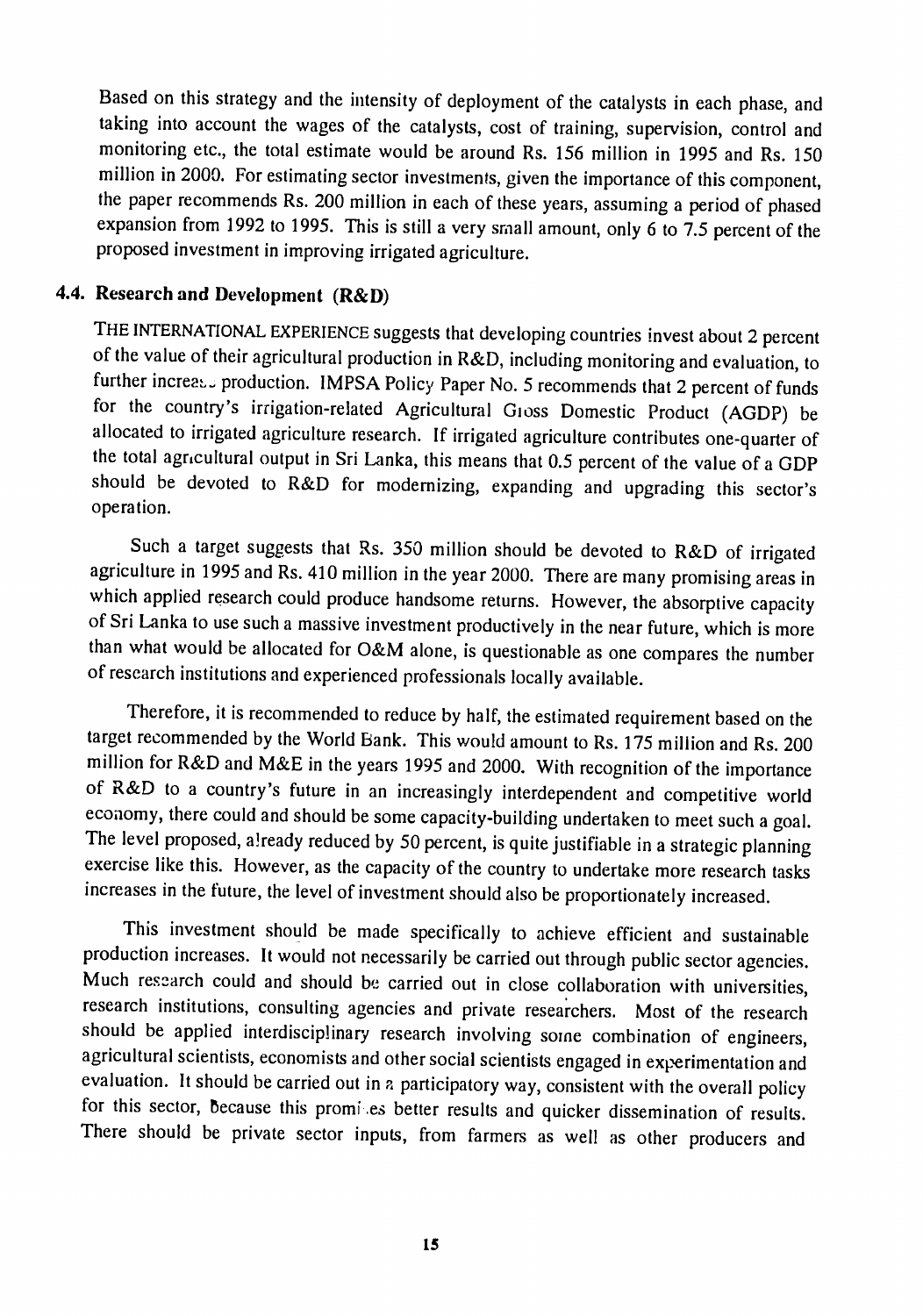distributors, in setting out R&D priorities. IMPSA Policy Paper No. 5 provides broad policies and strategies to plan specific R&D priorities and programmes in the future.

## **4.5. Completion of Current Projects**

ON-GOING PROJECTS SHOULD be completed as substantial sunk investments are involved. The Public Investment Plan for 1990-94 shows Rs. 780 million planned for investment in 1995 in on-going projects. This paper rounds this figure up to Rs. 800 million. As those projects should be completed by the year 2000, no further investment is expected for them at that time.

#### 4.6. Rehabilitation and Modernization (R&M)

**ALTHOUGH** IT**IS**expected that improved O&M under the proposed strategies of the **IMPSA**  Policy Recommendations will improve the sustainability of irrigation schemes and reduce the need for system rehabilitation in the future, there will need to be some continuing investments in this area. The National Agriculture, Food and Nutrition Strategy report assumes that major schemes would need to be rehabilitated every 25 years, and minor schemes every 15 years.

It is envisioned that part of the cost of rehabilitation-cum-modernization will be borne by farmer-beneficiaries, so this would provide some of the resources that could be used for modernization expenditures. Based on the R&M cost of Rs. 20,000 and Rs.10,000 per hectare for major and minor schemes, respectively, the figures suggested are Rs. 368 million and 376 million for 1995 and 2000, which are rounded off to Rs. 400 million for each of these calenoric years. This level of investment will presumably absorb the cost of additional structural facilities and modifications that are to be incorporated in the existing gravity-irrigated, rice-based irrigation systems to accommodate the promotion of non-rice, import-substitution and export-oriented crops.

It should also be noted that a major share of the R&M investments has been for the upkeep and rehabilitation of the physical irrigation infrastructure. There has been no substantial provision of funds to improve infrastructure facilities such as irrigation roads and storage facilities, that are complementary to the promotion of self-management by the FOs. It is, therefore, important to allocate a reasonable share of the investment on R&M to the improvements in the other basic infrastructure facilities in the irrigation schemes.

#### 4.7. New Projects

**AS** DISCUSSED EARLIER, there is less economic justification for new construction projects now than in the past. However, one cannot know the future with any certainty, particularly the world market price of rice. The 1990-94 PIP projects Rs. **1,500** million for new projects in 1995. This 'igure is adopted in this paper, assuming that this is already a commitment (it has 70 percent foreign funding). The same level of expenditure is used for the year 2000, assuming that some similar level of investment is likely and might be justified. Even this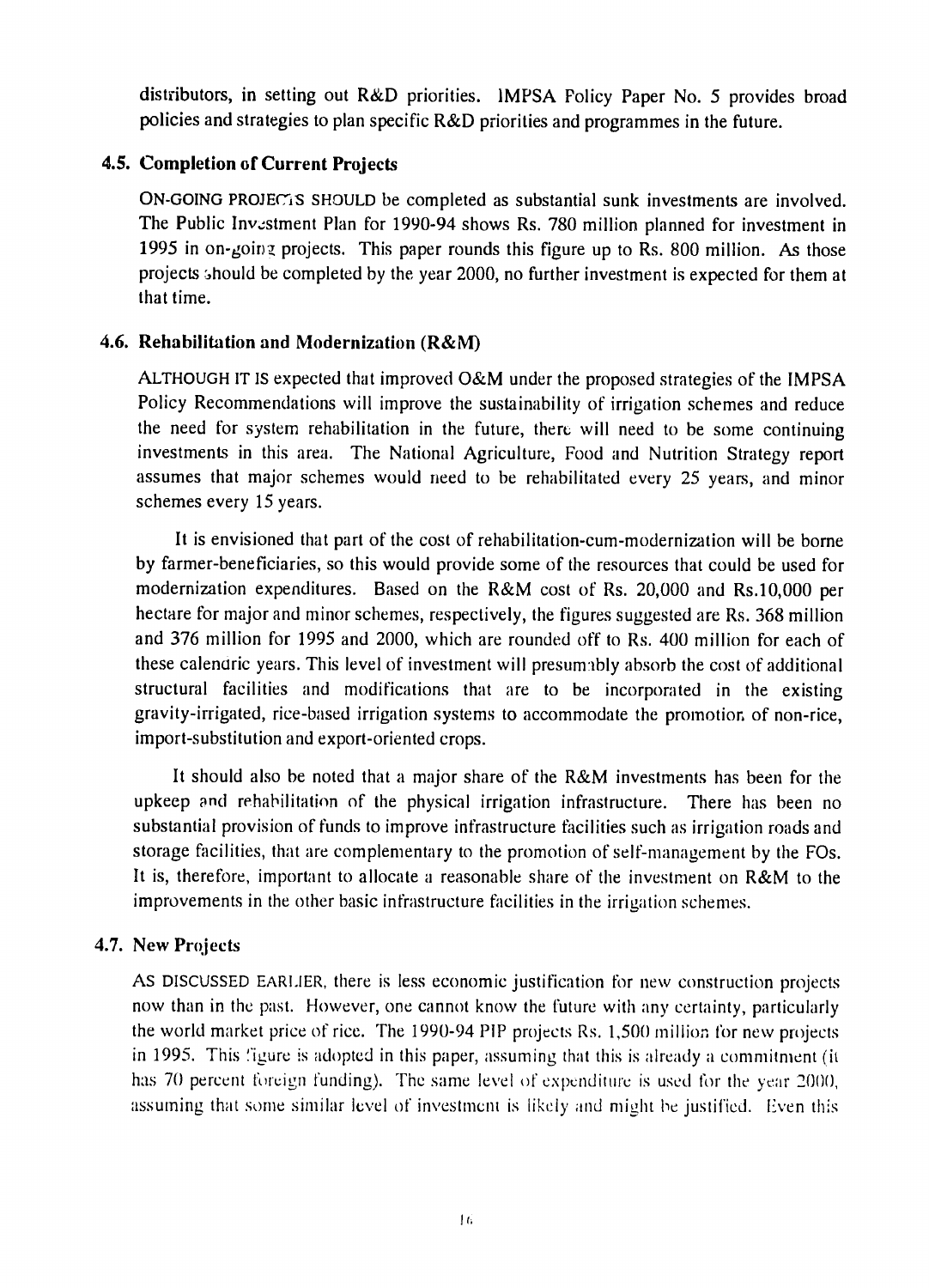modest figure would consume about half of the resources proposed for investment for irrigated agriculture in 1995 and 2000. This reflects both how costly new construction is and how relatively inexpensive the other productive activities being proposed are.

New projects must be carefully examined and approved on the basis of economic viability and returns. If the amount of new construction provided for here is not judged economically justifiable, these resources could be expended on the modernization of existing systems, which is likely to have higher rates of return.

# **4.8. Diversification and Modernization of Irrigated Agriculture**

SOME SPECIFIC PROVISION should be made for investment in these aspects of irrigated agriculture. It is recognized that most of the investment in improving irrigated agriculture will be private, coming from farmers and firms, from processors and other entrepreneurs such as constructing cold chains. There will need to be some complementary investments made by the government in a variety of activities -- roads, communication, market information, research, extension outreach, agro-based industries, etc. to encourage and support private investment.

Such investment cannot be estimated at this time due to lack of adequate data. However, the investment required for the improvements and modernization of irrigation systems and for research and development for promoting other crops have been included in the suggested levels of investment for R&M and R&D, respectively. There are no systematic estimates as to the appropriate level of public investment for this purpose. It is recommended that an amount equal to that suggested above for R&D be devoted specifically to modernization and diversification of irrigated agriculture -- Rs. 175 million in 1995 and Rs. 200 million in 2000.

Moving to year-round irrigated cultivation will require infrastructure investment, experimentation and considerable R&D, e.g., for development of groundwater and making conjunctive use efficient. In some places, this new approach to irrigated agriculture will integrate "highlands" into this sector. The government should invest in the acquisition, analysis and dissemination of market information and should take any necessary steps to ensure that marketing is reliable, efficient and competitive. Marketing is probably the single greatest constraint on developing more diversified agriculture in Sri Lanka.

#### **4.9. Human Resources Development**

THIS IS AN area where novel ideas and techniques plus creative and dedicated instruction are probably more important than the amount of expenditure. Training for farmers or officials or the private sector should be more innovative and participatory than in the past. Still, some financial resources are needed. We suggest Rs. 25 and 50 million for 1995 and 2000, respectively, under this heading. This is mostly for human resources development of government and private sector personnel since farmer training is included under 'institutional development.'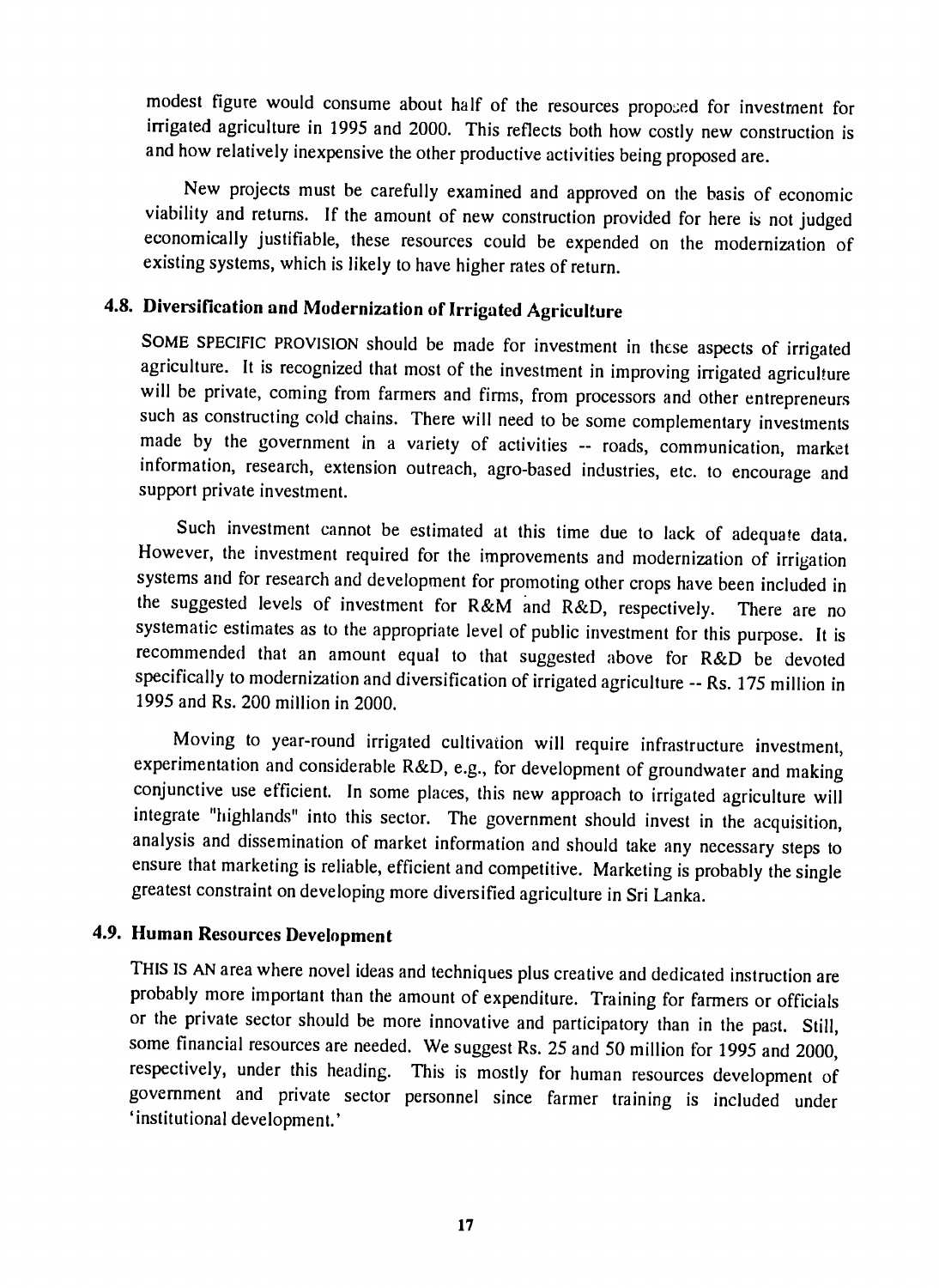#### **4.10.Land and Water Conservation**

**A** COMPLEMENTARY **INVESTMENT** needed for the long-term sustainability of irrigated agriculture is in upgrading and protecting watersheds and reducing loss of topsoil, benefiting from the water cycle as efficiently as possible. This is an area where the government and experts are only beginning to gain some macro-sectoral overview. The irrigated agriculture sector should be prepared to share some of the costs of these measures, which are important for the whole country and not just for farmers. Hitherto, there has been no tradition to allocate a specific level of investment in the government PIPs for land and water conservation, although a few watershed management and forestry programmes have been and are being undertaken as special projects under donor assistance and support. This Paper recommends that Ministries and Agencies dealing with land and water conservation should ensure that proposals are submitted for inclusion in the PIP.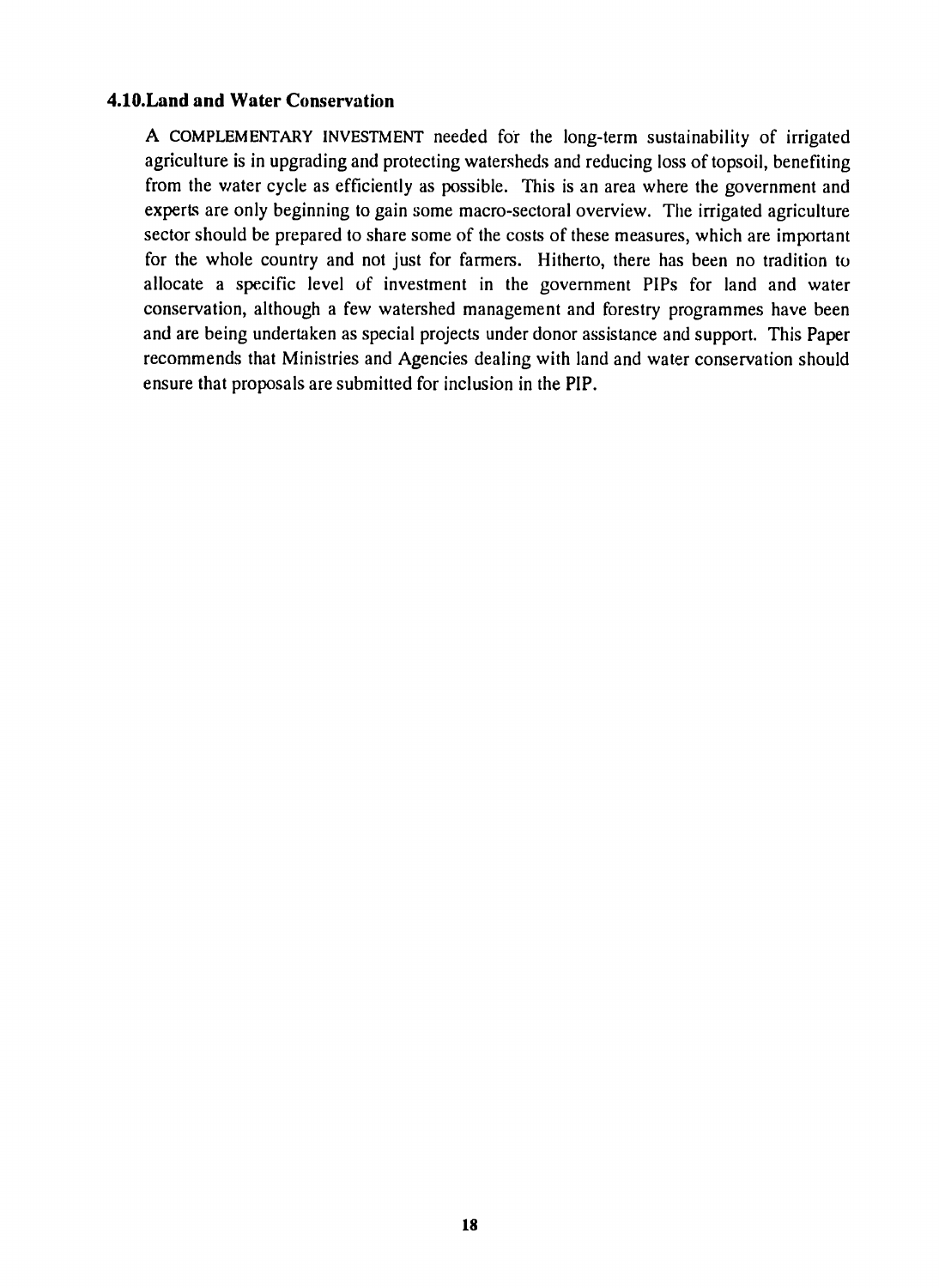# **OPTIONS** FOR PRIVATE SECTOR **INVESTMENT IN** IRRIGATED **AGRICULTURE**

#### **5.1.** Role of the Private Sector

THE INCREASING ROLE of the private sector in promoting national development and growth has been clearly spelled out in the macro-economic policy statements and investment strategies of the government. In irrigated agriculture, where a great shift in productivity and profitability is envisaged in the future, the private sector, in partnership with the public sector, has to play a key role in promoting the expected growth and development in the sector.

However, the government's overall objective is to ensure public welfare and justice and fair play to the citizens. While the private sector is encouraged to take a leading role in irrigated agriculture to promote national development and growth through various investment options, the government should, continue to play a regulatory role to ensure that private sector activities do not jeopardize the public welfare both in the short and the long run.

Many specific areas in production, value adding .and marketing, where private sector investments are feasible, can be recognized. These opportunities range from investments for the provision of goods and services which directly support existing agricultural enterprises; agricultural diversification; processing of agricultural products; research and development; human resources development; development of complementary infrastructure; and rehabilitation and modernization of the existing irrigation infrastructure. However, as in public sector investment, it is difficult to estimate the quantum of investments that would be generated from the private sector over the next years. Only the areas in which a potential for private sector investment exists or the areas where the private sector should be encouraged to invest can be discussed here.

#### **5.2. Investment Options**

#### *5.2.1. ProvisionofGoodsandServices*

WHERE COMPETITIVE MARKETS exist, the private sector has been more responsive, innovative and efficient in the provision of goods and services which directly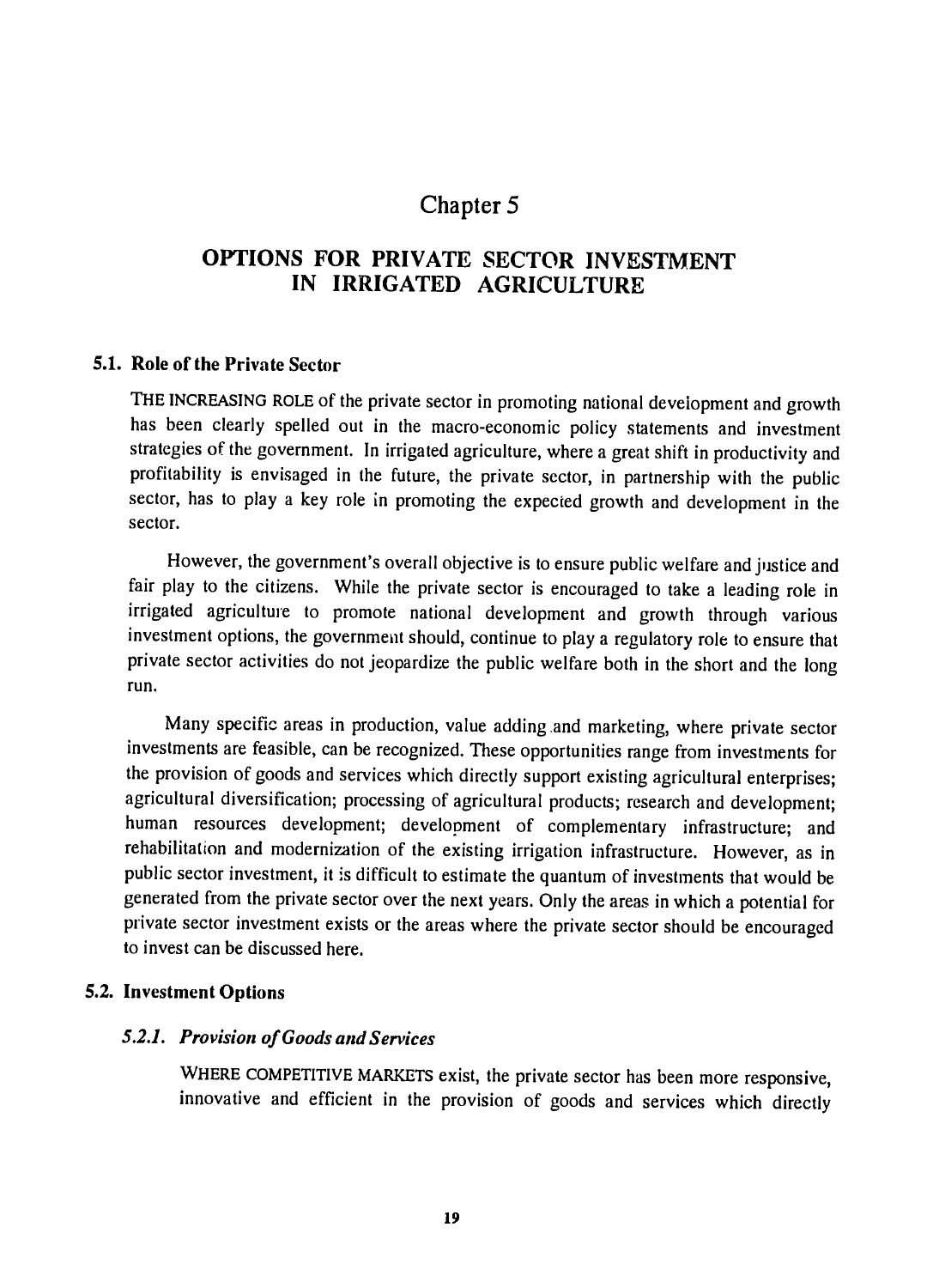support existing agricultural enterprises in irrigated agriculture. This is particularly true in cases where agricultural enterprises are serviced by a decentralized system of small and medium-sized entrepreneurs interacting directly with producers. In such situations, the private sector can effectively service the full gamut of commercial services demanded by producers and consumers in an agricultural production system.

Since the majority of the irrigated crop production system is so heavily oriented towar<sup> $\lambda$ </sup> rice, the majority share of the private sector input supply and marketing will continue to be in this area in the foreseeable future. This trend will continue as rice will remain a major crop due to its importance in food security. However, the rice sector must be served with increasingly efficient marketing systems if production costs per unit of output are to be lowered in the future. A great potential exists to improve the efficiency of the marketing systems for rice, which is presently being handled by the informal private sector.

Given the fact that the government is progressively withdrawing from commercial marketing **ef** agricultural inputs and is divesting itself of a series of public companies, one would expect that a major share of the new private investment in irrigated agriculture would go into expanded private networks to fill the gaps left by the government withdrawal in the distribution of essential agricultural inputs and outputs.

#### *5.2.2. Agricultural Diversification*

GIVEN THE **NATIONAL** emphasis on agricultural diversification and industrial development, the potential for private partnership in promoting technological changes required for agricultural diversification and agro-industrial development is increasing. It appears that the role of the private sector is best in two particular contexts. First, with respect to diversification and production of high value commodities for the fresh market trade and second, in processing of commodities to add value where production exceeds demand for fresh market sales or where processing is required before sale. The production and preparation of agricultural produce for domestic markets will constitute another area of involvement by the private sector.

#### *5.2.3. Research and Development (R&D)*

HITHERTO, THE DEVELOPMENT and dissemination of new agricultural technologies have been the responsibility of the public institutions. There has been commendable progress made by the public sector in expanding the productive capacity of the irrigated agriculture sector.

However, the private sector involvement in R&D for food crops other than rice appears to have been more intensive. This is evident from the fact that much of the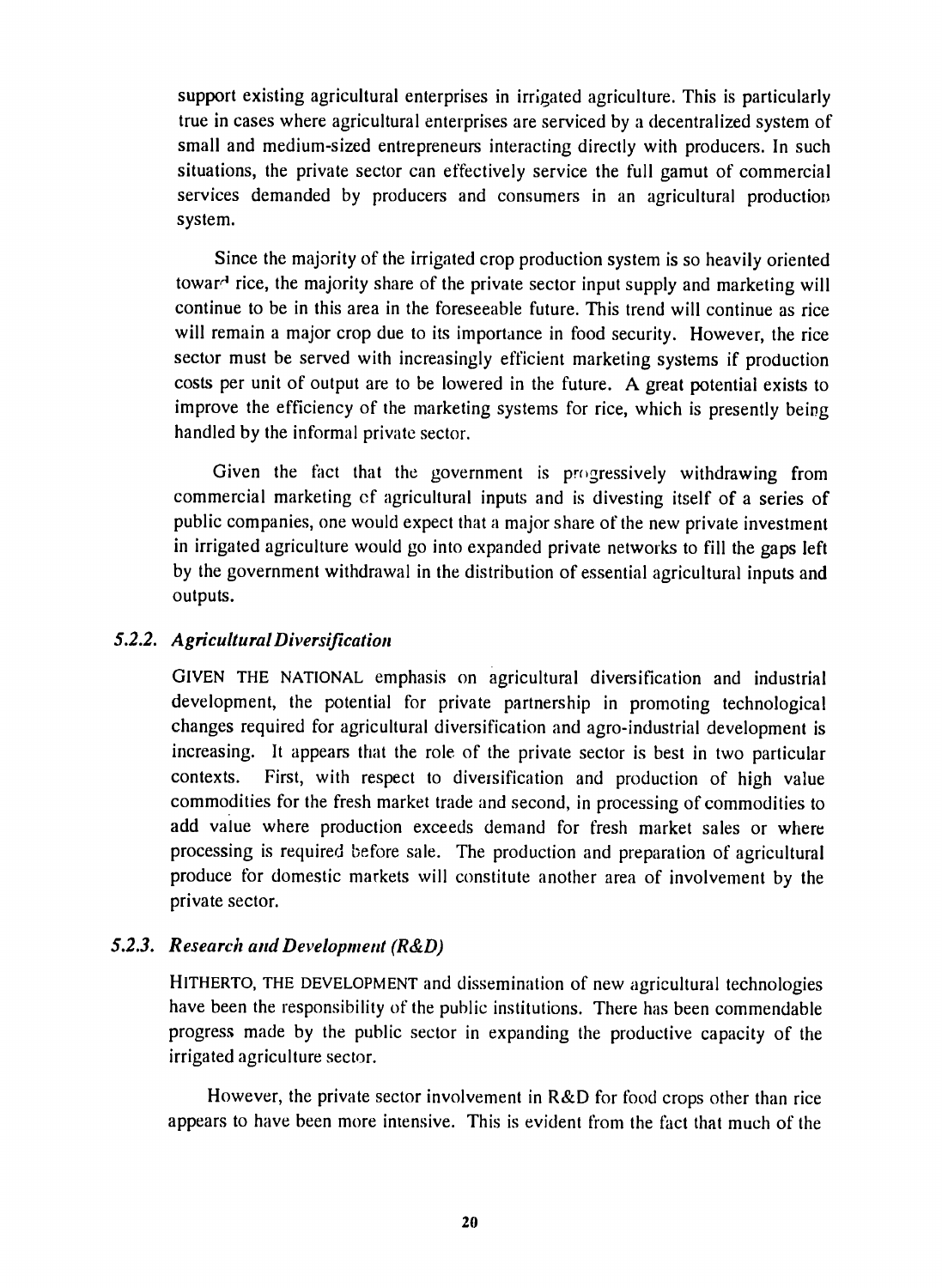R&D for promoting certain field crops has apparently been carried out by the private sector in collaboration with expatriate specialists available through donor assistance and projects. Two distinct patterns of private sector investment in R&D in the future can be recognized.

First, the private sector will show an increasing interest in R&D for high value crops and the input/output supporting systems needed to maximize the returns from those crops. These R&D investments would focus on an integrated system of input supply, production, commodity preparation, processing and marketing, where the private sector can exercise control over all stages of the integrated system and where marketing channels are narrow but well-defined.

Second, when certain field crops are grown by a large number of farmers and marketed through many different marketing channels, the private sector interest in R&D will be outside direct production activities and would focus on developing new products to enlarge their shares of input markets. This pattern of private sector investment has already begun to emerge. Over the next decade, **if** the government continues to divest itself of public agencies involved in input supply and output processing and the Department of Agriculture broadens the scope of its research programme, one would expect to see a modest rate of increase of private investment in R&D on more efficient input use tailored to the high-value crops, and handling of commodities beyond the farm gate.

In order to obtain the best results of the efforts of the public and private sector in R&D, it is necessary to build and maintain effective collaboration between the two sectors in the future. This collaboration should ensure, as far as possible, that the research and development activities of the two sectors are mutually beneficial and contribute to the promotion of irrigated agriculture in the country.

#### *5.2.4. Human Resources Development*

DEVELOPMENT OF HUMAN resources needed in the management of agricultural enterprises will be essential as agricultural diversification proceeds during the current decade. There is a shortage of skilled personnel for managing and operating new infrastructure -- for management, R&D, specialized commodity preparation, processing, domestic and international market analyses, and operating input distribution networks -- to meet the demands of the diversified irrigated agriculture sector.

Given the condition of agro-industrial and agribusiness development in the irrigated areas, however, it seems unlikely that there will be much private sector support for more broadly based educational programmes in basic skill development for personnel and public agencies. In the longer term, it would be essential to develop active collaboration and partnership between the private sector, universities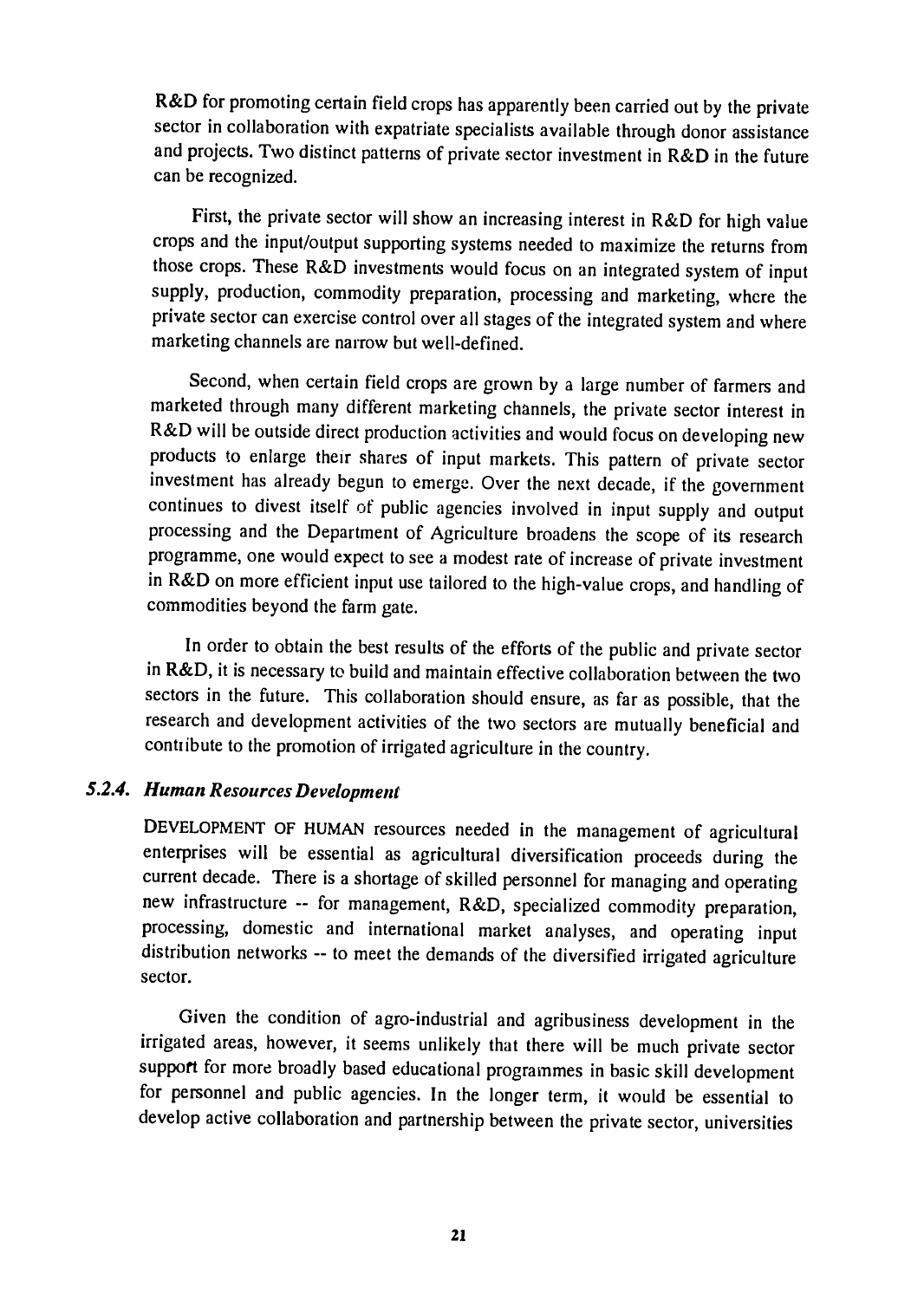and the public agencies to design and conduct training programmes tailored to the needs of a growing irrigated agriculture sector.

## *5.2.5. ComplementaryInfrastructure*

SUBSTANTIAL DIRECT INVESTMENT participation of the private sector in the development of the complementary infrastructure needed to support irrigation-based agro-industries is unlikely in the medium term. However, the provision of basic infrastructure facilities in the irrigated settlement areas will be an incentive for the private sector and will induce more enterprise-specific investments in the settlements. Failure to create such infrastructure facilities will jeopardize the prospects for optimal utilization of the irrigated agricultural potential of the country. Under these circumstances, the investments in the basic infrastructure development will remain a responsibility of the government, at least in the current decade.

## **5.3. Conditions Required to Attract Private Investment**

## *5.3.1. The Macro-EconomicLevel*

- *a.* Security and economic stability. Demonstrated security from civil unrest and national economic stability are two essential pre-requisites to promote private sector investment in irrigated agriculture.
- *b. Coherent and integrated economic policies.* The government must demonstrate its responsiveness to the private sector concerns and technical competence in dealing with trade, tariff, taxation investment and foreign exchange policies, such that they are periodically reviewed and adjusted commensurate with national economic development objectives and changing market situations.
- *c. Competitive markets.* The government should take appropriate measures to establish and maintain factor and product markets which are free and competitive and remove barriers against the participation of all market agents. In the present context, such measures are particularly important for encouraging investments by smaller commercial companies, farmers' organizations, and rural cooperatives that do not have the resources to sustain their activities in the face of such impediments as lengthy and complicated licensing and permit procedures, indifference of public officials, and preferential exemptions of certain participants from general rules, procedures and fee schedules.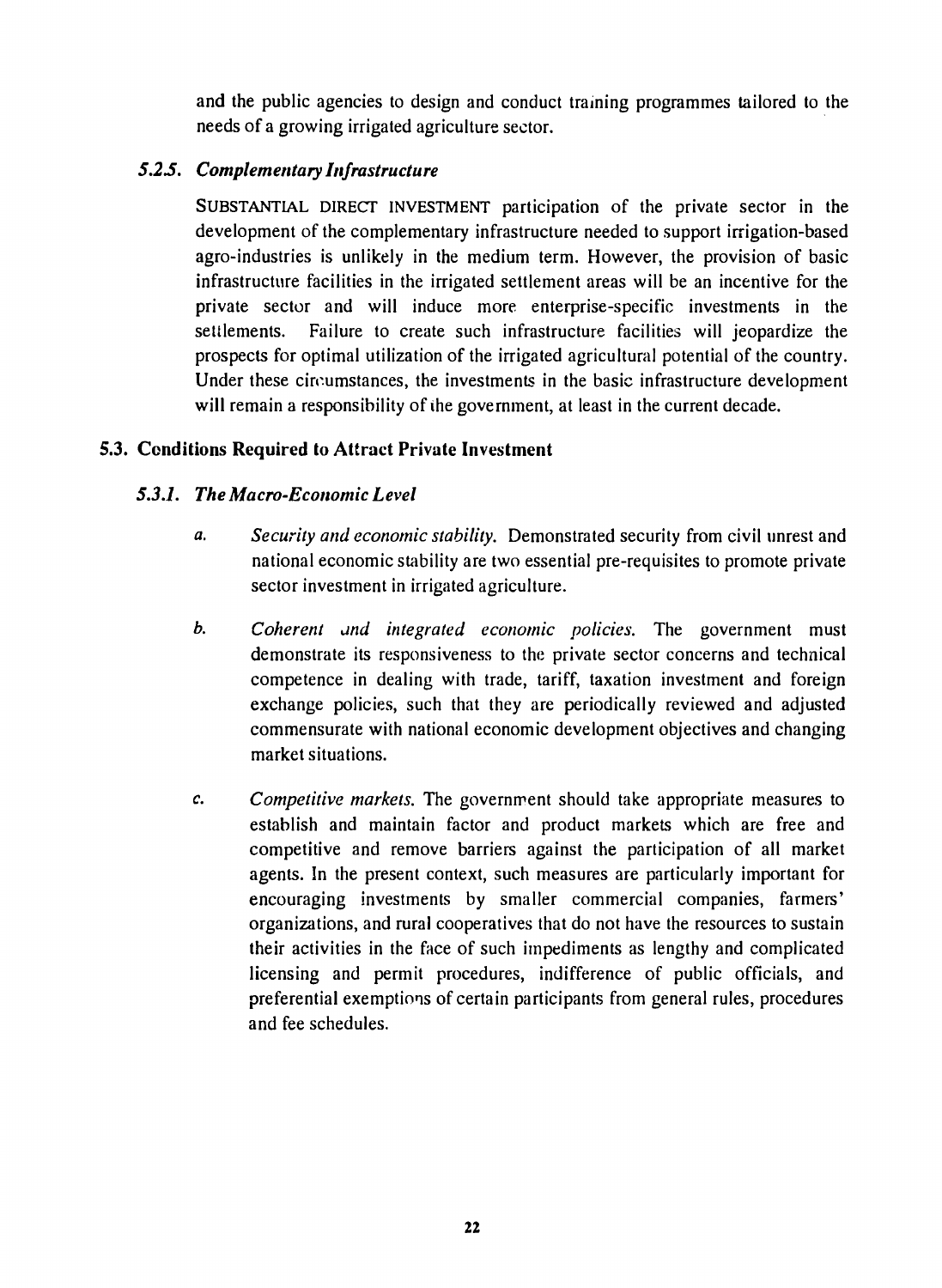## 5.3.2. The Agriculture Sector Level

- *a. Setting clear sectoral objectives.* The government must develop and communicate a clear, comprehensive and well-articulated plan for the development of the agriculture sector as the basis for rational planning and response from the private sector. Such a plan must set out in an unambiguous manner public investment priorities and levels and set the overall directions of policy and programmes for the medium and long term.
- *b. Rigorous implementation of agreed sectoral programmes.* Once a comprehensive sectoral plan is promulgated, the government must ensure public agency adherence to the development policies and programmes enunciated and must take effective measures to coordinate implementation among relevant public authorities.
- *c. Government policy on 'food security.'* The government should clearly spell out its policy on 'food security' vis-a-vis its 'crop diversification' policy. This policy should elaborate the implementation strategies as to whether food security is to be attained primarily through increasing rice yields per unit of land and water utilized or through bringing more land under paddy production or **by** both means. **The** present ambiguity in this regard is a disincentive for private sector investment.
- *d. Implementing "peopiization"and "privatization."* Many businessmen believe that the government should show progress with its "peoplization" program as a tangible demonstration to the private sector that it is serious about withdrawing from commercial activities and turning responsibilities in this area over to the private entrepreneurs.
- *e. Coordination and support mechanisms.* There are two major areas where coordination and support mechanisms need to be improved. The first is with respect to a more convenient mechanism for communicating all necessary information on investment conditions and prospects related to irrigated agriculture. The second is an organized forum where private sector representatives cr i present their legitimate concerns and problems to senior government officials on a regular basis and then work directly with those officials to resolve those problems.

The first constraint could be solved by organizing a 'one-stop information centre,' where potential investors could obtain all the information they need in making their investment decisions. Such a centre should also be at the disposal of current investors so that they could obtain current information on external buyers interested in Sri Lankan agricultural commodities; tariff schedule, non-tariff and regulatory procedures in export recipient countries; and technical information on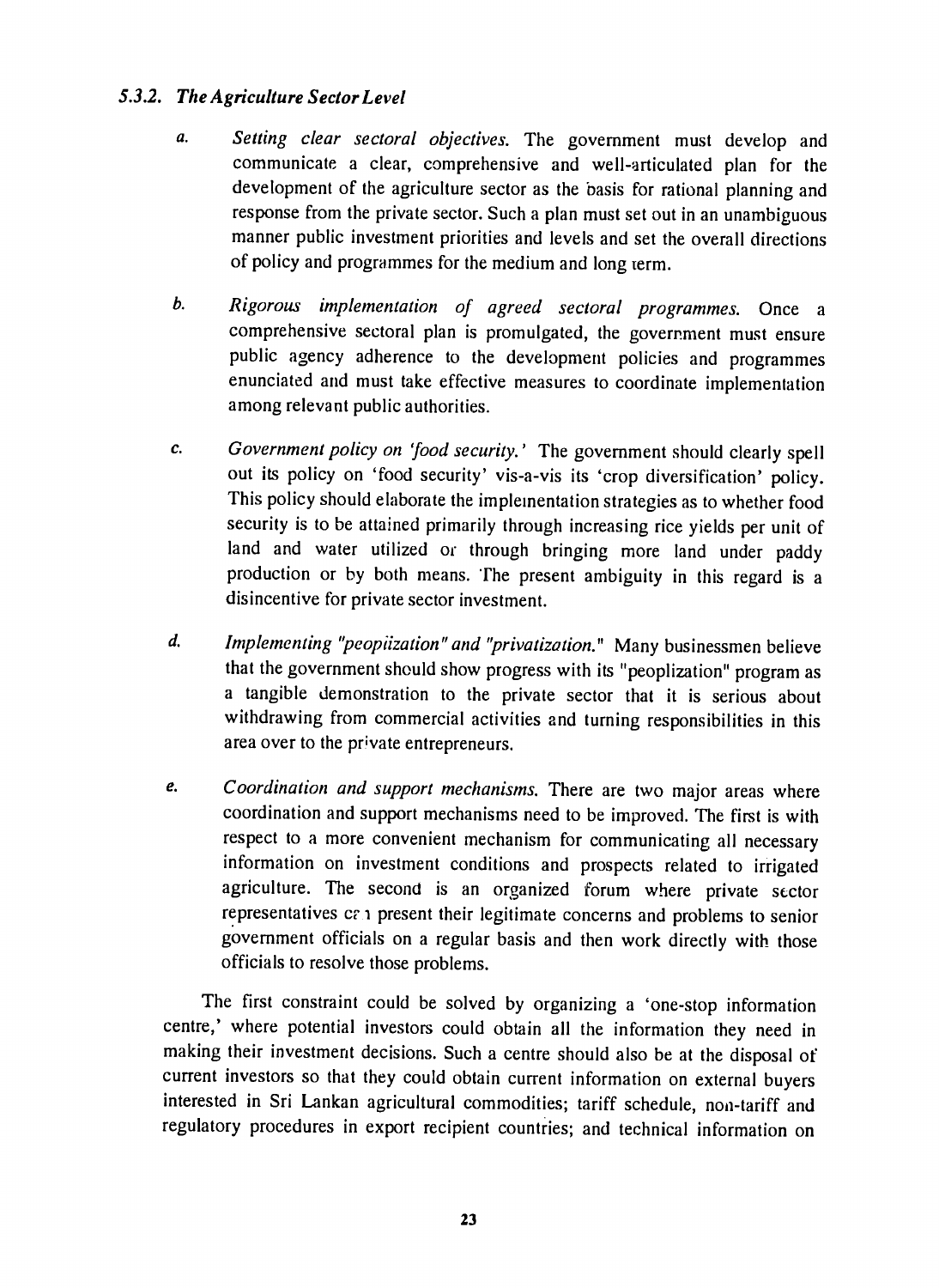items like acceptable packaging and labelling requirements in different export markets.

Resolution of the second restraint probably requires the establishment of a coordination mechanism at a higher level. Politicians and senior bureaucrats alike need to hear and react directly to the legitimate concern of the business community. And, conversely, a direct and candid dialogue with senior government officials is needed to better inform the private sector as to what public development actions are feasible and what are not, in the medium term.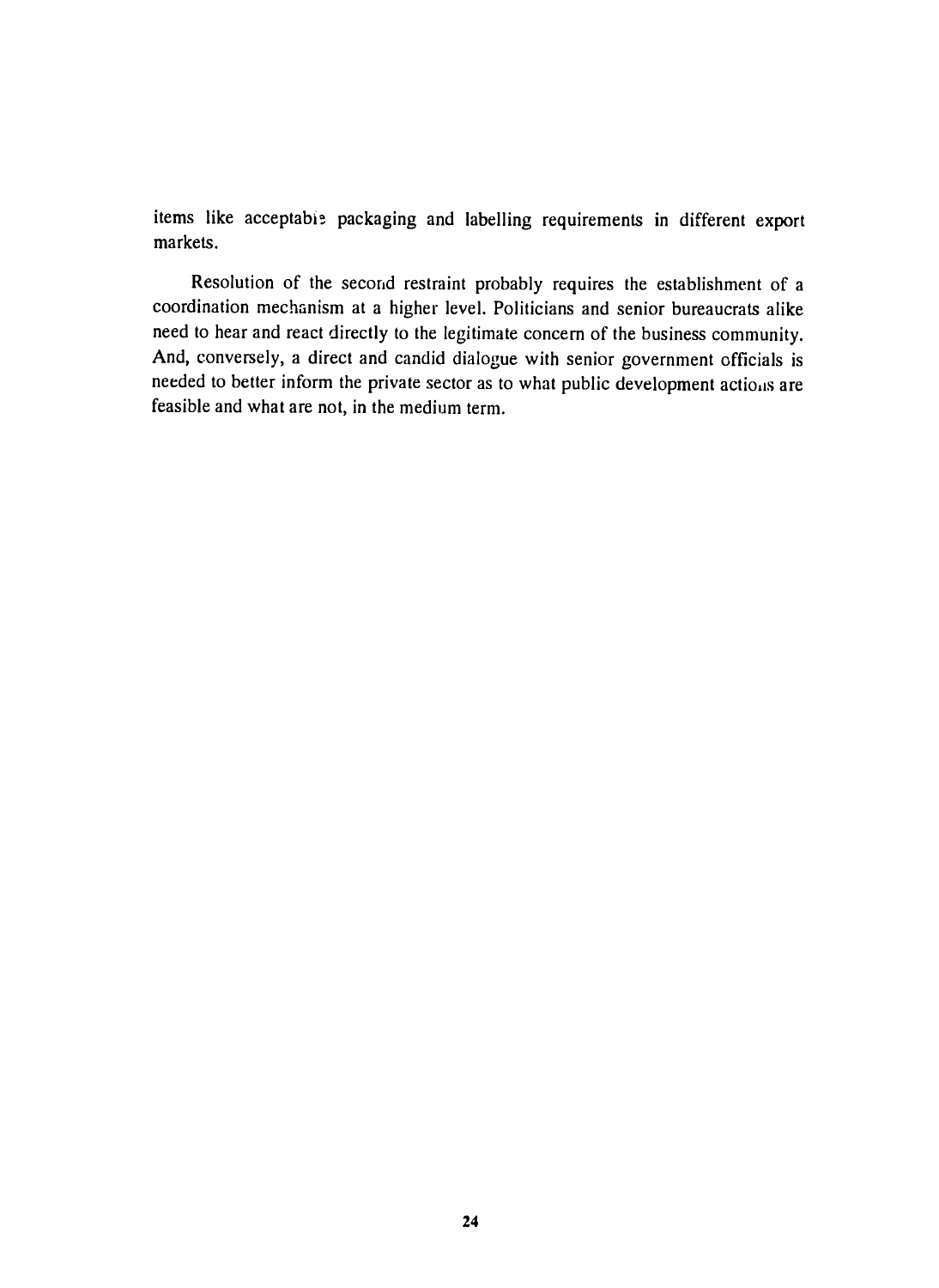# **RECOMMENDATIONS**

### **6.1. Future Macro-Economic and Investment Policy Framework**

- **i.** Although public investment in the irrigated agriculture sector has been enormous in the recent past, there is a declining trend of investment at present which will be continued in the future.
- ii. The target of PIP for the next 4-5 years is about 9 percent of the GDP, which amounts to about Rs. **57** billion in **1995.**
- iii. The priority of public investment allocation will be for the O&M of existing capital assets, before embarking on new projects.
- iv. However, in the case of those areas which the private sector cannot undertake on its own, due to lack of capital or technology, public investments will seek to fill the gaps.

### 6.2. A Framework for Future Irrigation Investment Policies

- i. Investment in complementary 'software' can be more productive than that in 'hardware' alone.
- ii. Investment should not be viewed solely as the responsibility of the government. The potential role of the private sector in investment should be duly recognized and encouraged.
- iii. As the country is now moving from a 'construction' phase to a 'management phase,' the level of public sector investments can be reduced, allowing the private sector including the farmers' organizations to invest in management, production, processing and marketing ventures that will improve the utility, productivity and profitability of the irrigation infrastructure already created by the government.
- iv. In the future, the investments should be planned for the 'irrigated agriculture sector' as a key component of the agriculture sector.
- v. The government public investment plan for irrigated agriculture will be about 9 percent of the GDP in the next few years. As the total public investment will range from 10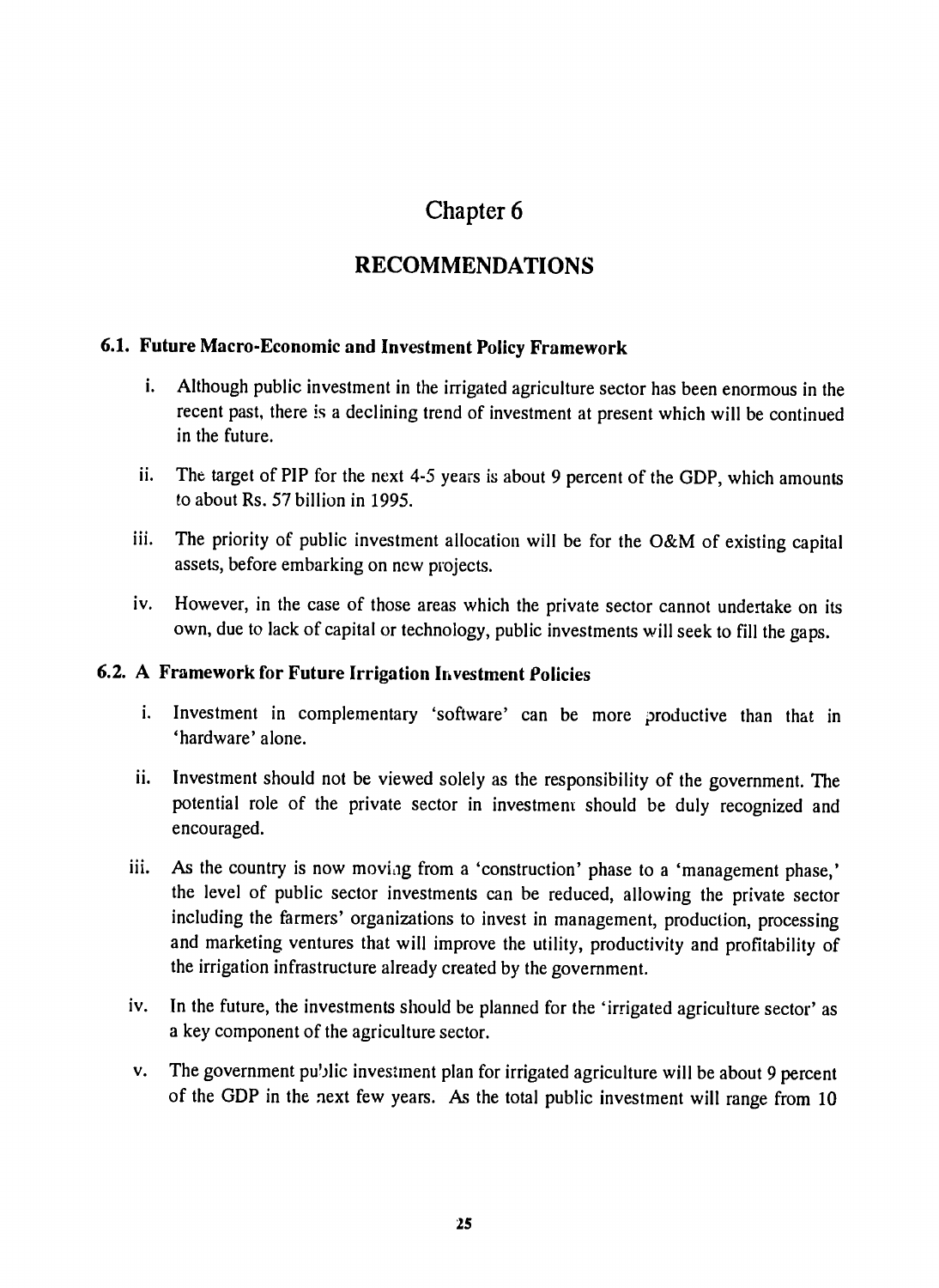to 13 percent of the GDP through 1994, the investment for the irrigated agriculture sector will be about 1 percent GDP, which is an acceptable level.

## **6.3. Public Investment Priorities**

i. Investments required to achieve the modernization programme of the irrigated agriculture sector will not demand an increase in the level of public funding. Instead, what will be necessary is a re-allocation of the total available funds for the sector according to the order of priorities as indicated in para **3.2.1.** 

In addition to the direct investments in the irrigation sector, funds will also be required to improve and develop the necessary infrastructural facilities such as roads, bridges, telecommunication, housing, water supply and sanitation, for which funds will have to be provided outside the budgetary provision for the irrigation sector.

- ii. Complementary funds will be necessary for investment and this should be available from the private sector. One component of this requirement in respect of O&M and system rehabilitation will come from farmers' contributions. Commercial firms could contribute to the provision of infrastructure **and** for operation and maintenance or rehabilitation of irrigation systems in which they are given an opportunity to participate on a commercial basis.
- iii. In future, allocation of public funds for irrigation should be made in a manner that would clearly itemize specific programmes such as human resources development, institutional strengthening, modernization, research and development, etc., rather than allowing provision for these activities to be "included" in the main project estimates. The allocation should follow the prioritization of investments as described in sub-para (i) above.

# 6.4. **Land and Water Conservation**

**A** COMPLEMENTARY **INVESTMENT** needed for the long-term sustainability of irrigated agriculture is in upgrading and protecting watersheds. It is recommended that ministries and agencies dealing with land and water conservation should ensure that necessary proposals are formulated and submitted to the government for appropriate funding.

#### **6.5. Private Investments**

- **i.** The major options available for private sector investments are: provision of goods and services which directly support existing agricultural enterprises; processing of agriculture products; agricultural diversification; research and development; O&M and rehabilitation of existing irrigation schemes; and human resources development.
- **ii.**  Substantial direct investment participation **by** the private sector in the development of the complementary infrastructure appears to be unlikely in the immediate future. This area of investment, therefore, will have io be borne **by** the government.